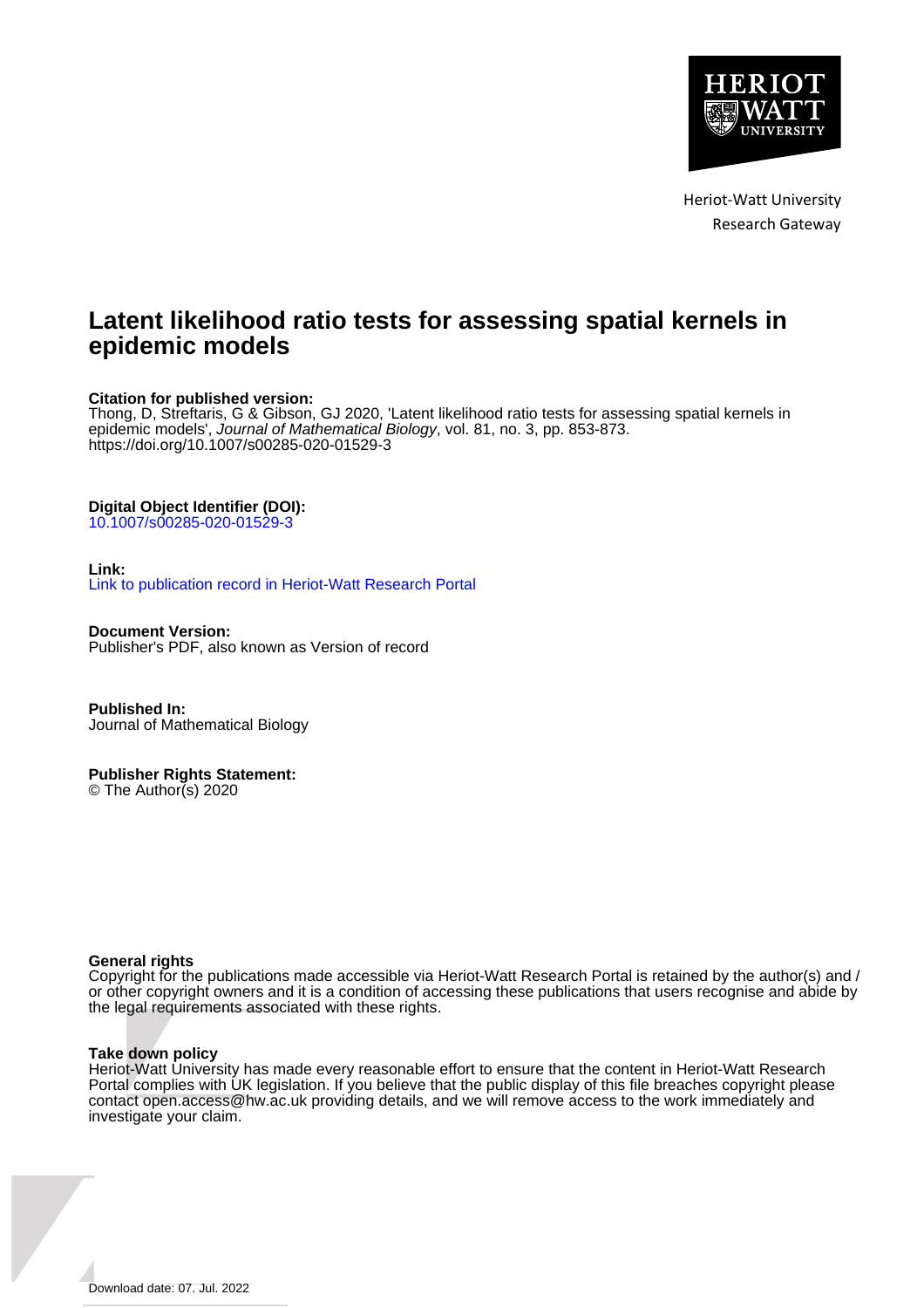

# **Latent likelihood ratio tests for assessing spatial kernels in epidemic models**

**David Thong[1](http://orcid.org/0000-0003-2438-1867) · George Streftaris<sup>1</sup> · Gavin J. Gibson1**

Received: 30 September 2019 / Revised: 10 August 2020 © The Author(s) 2020

# **Abstract**

One of the most important issues in the critical assessment of spatio-temporal stochastic models for epidemics is the selection of the transmission kernel used to represent the relationship between infectious challenge and spatial separation of infected and susceptible hosts. As the design of control strategies is often based on an assessment of the distance over which transmission can realistically occur and estimation of this distance is very sensitive to the choice of kernel function, it is important that models used to inform control strategies can be scrutinised in the light of observation in order to elicit possible evidence against the selected kernel function. While a range of approaches to model criticism is in existence, the field remains one in which the need for further research is recognised. In this paper, building on earlier contributions by the authors, we introduce a new approach to assessing the validity of spatial kernels—the latent likelihood ratio tests—which use likelihood-based discrepancy variables that can be used to compare the fit of competing models, and compare the capacity of this approach to detect model mis-specification with that of tests based on the use of infection-link residuals. We demonstrate that the new approach can be used to formulate tests with greater power than infection-link residuals to detect kernel mis-specification particularly when the degree of mis-specification is modest. This new tests avoid the use of a fully Bayesian approach which may introduce undesirable complications related to computational complexity and prior sensitivity.

**Keywords** Spatio-temporal epidemic models · Bayesian inference · Latent likelihood ratio tests · Latent processes

**Mathematics Subject Classification** 62F15 · 92-08 · 92D30 · 62M30

 $\boxtimes$  David Thong david.y.w.t@gmail.com

Extended author information available on the last page of the article

**Electronic supplementary material** The online version of this article [\(https://doi.org/10.1007/s00285-](https://doi.org/10.1007/s00285-020-01529-3) [020-01529-3\)](https://doi.org/10.1007/s00285-020-01529-3) contains supplementary material, which is available to authorized users.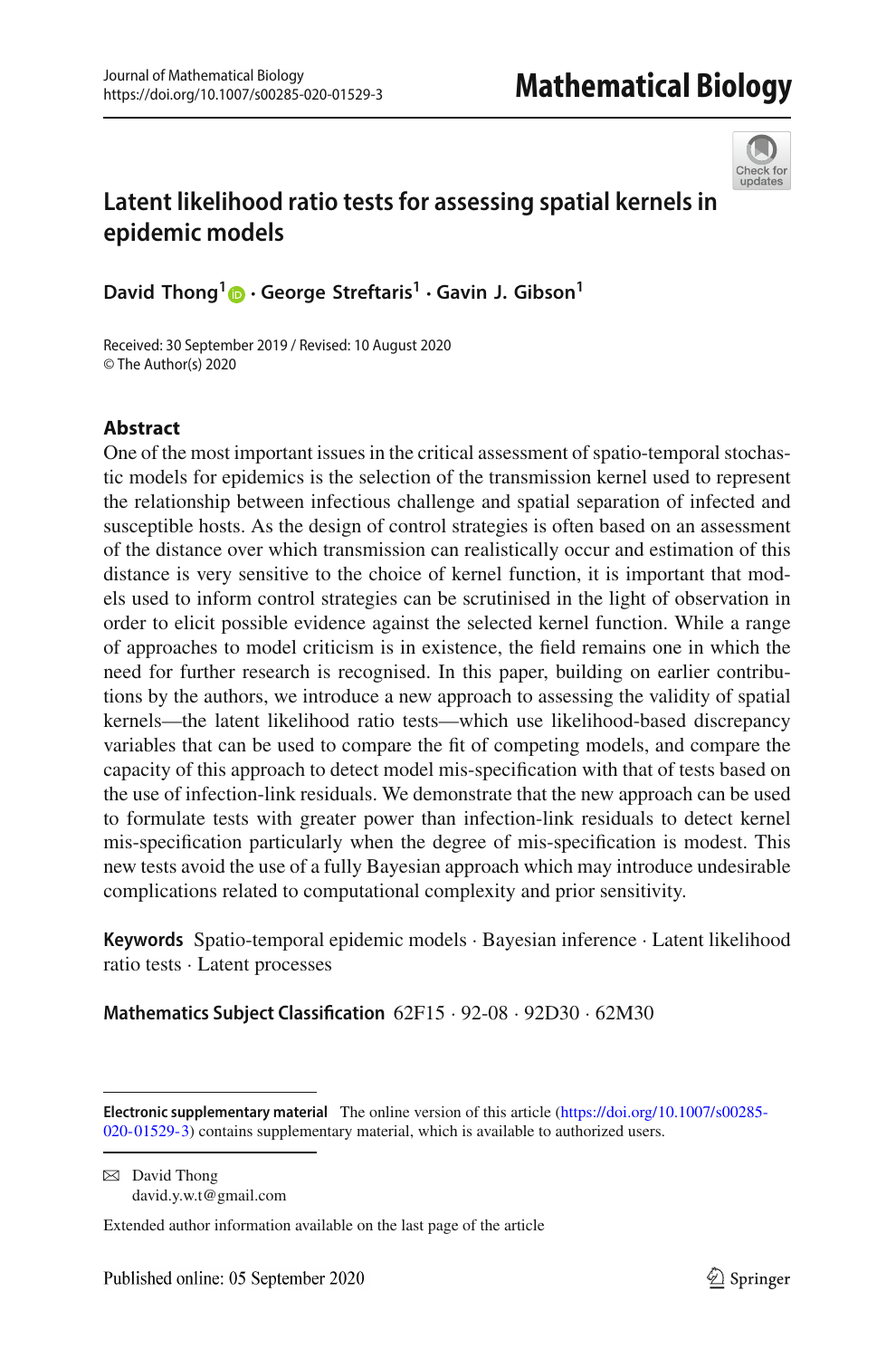### <span id="page-2-0"></span>**1 Introduction**

Selection of spatial kernel functions in spatio-temporal epidemic models is a question of paramount practical importance. It is recognised (Shaw and Royl[e](#page-21-0) [1993](#page-21-0); Gibson and Austi[n](#page-20-0) [1996\)](#page-20-0) that predictions regarding the speed of epidemic spread or propensity for transmission over long distances are very sensitive to the choice of spatial kernel function. The control of epidemics such as foot and mouth disease (FMD) in the UK (Keelin[g](#page-20-1) [2001;](#page-20-1) Bate[s](#page-19-0) [2016](#page-19-0); Chis Ster et al[.](#page-19-1) [2009](#page-19-1); Ferguso[n](#page-19-2) [2001](#page-19-2); Ferguson et al[.](#page-19-3) [2001;](#page-19-3) Jewell et al[.](#page-20-2) [2009;](#page-20-2) Morris et al[.](#page-20-3) [2001](#page-20-3); BBC New[s](#page-19-4) [2011](#page-19-4); Ster and Ferguso[n](#page-21-1) [2007;](#page-21-1) Streftaris and Gibso[n](#page-21-2) [2004a](#page-21-2); Tildesley et al[.](#page-21-3) [2008](#page-21-3)) or citrus canker in the USA (Neri et al[.](#page-20-4) [2014;](#page-20-4) Gottwald et al[.](#page-20-5) [2002a,](#page-20-5) [b\)](#page-20-6) has proved controversial on account of the removal of healthy hosts as part of the strategy. Such strategies have been informed by mathematical models in which the choice of spatial kernel has been a factor in determining a 'culling radius' (for example Keelin[g](#page-20-1) [2001;](#page-20-1) Ferguso[n](#page-19-2) [2001\)](#page-19-2). Methods for model criticism and comparison are therefore much-needed to ensure that, as far as possible, such decisions can be supported and defended in the light of available evidence.

Although several approaches to model criticism for epidemic models exist, in the epidemic context many of these suffer from certain difficulties which motivate the development of further approaches[.](#page-20-7) In Gibson et al. [\(2018\)](#page-20-7) the approaches commonly used are reviewed. These range from Bayes factors and Bayesian model selection, posterior predictive *p* values and latent classical tests, and the use of the deviance information criterion (DIC) (Spiegelhalter et al[.](#page-21-4) [2002,](#page-21-4) [2014](#page-21-5)) including missing data variants (Celeux et al[.](#page-19-5) [2006](#page-19-5)). To summarise some findings from the paper: issues with model assessment for stochastic spatio-temporal epidemic models essentially arise primarily because exact infection times cannot be directly observed (due to latent period of the infection, delay in reporting etc.). These infection times are governed by the spatial transmission kernel, which is often the aspect of model fit with which modellers are primarily concerned.

As a result, Bayes factors and Bayes model selection suffer from prior sensitivity, as well as difficulty in devising appropriate algorithms. In addition, the DIC has an infinite number of possibilities in the missing data scenario (Celeux et al[.](#page-19-5) [2006\)](#page-19-5), each all yielding model rankings that differ from each other. The latent classical testing approach does not suffer from these drawbacks.

One recommendation from Gibson et al[.](#page-20-7) [\(2018](#page-20-7)) is that it is prudent to follow the advice of Bo[x](#page-19-6) [\(1976](#page-19-6)) that one should test selectively for those forms of misspecification which are most strongly suspected and to design specific tests for this purpose. This is the approach that is taken throughout this paper where we will formulate latent likelihood ratio-tests (Streftaris and Gibso[n](#page-21-2) [2004a](#page-21-2), [2012\)](#page-21-6) for kernel mis-specification and compare their sensitivity with that of the infection-link residuals test introduced in Lau et al[.](#page-20-8) [\(2014](#page-20-8)). Both of these methods lie within the field of posterior predictive checking and latent classical testing approaches (Men[g](#page-20-9) [1994](#page-20-9); Gelma[n](#page-20-10) [2013;](#page-20-10) Gelman et al[.](#page-20-11) [1996](#page-20-11)) which fuse Bayesian and classical thinking by having a Bayesian observer impute the result of a classical goodness-of-fit test applied to a latent process, where the process and the test can be specified flexibly to maximise the chance of detecting the suspected mis-specification, should it be present. The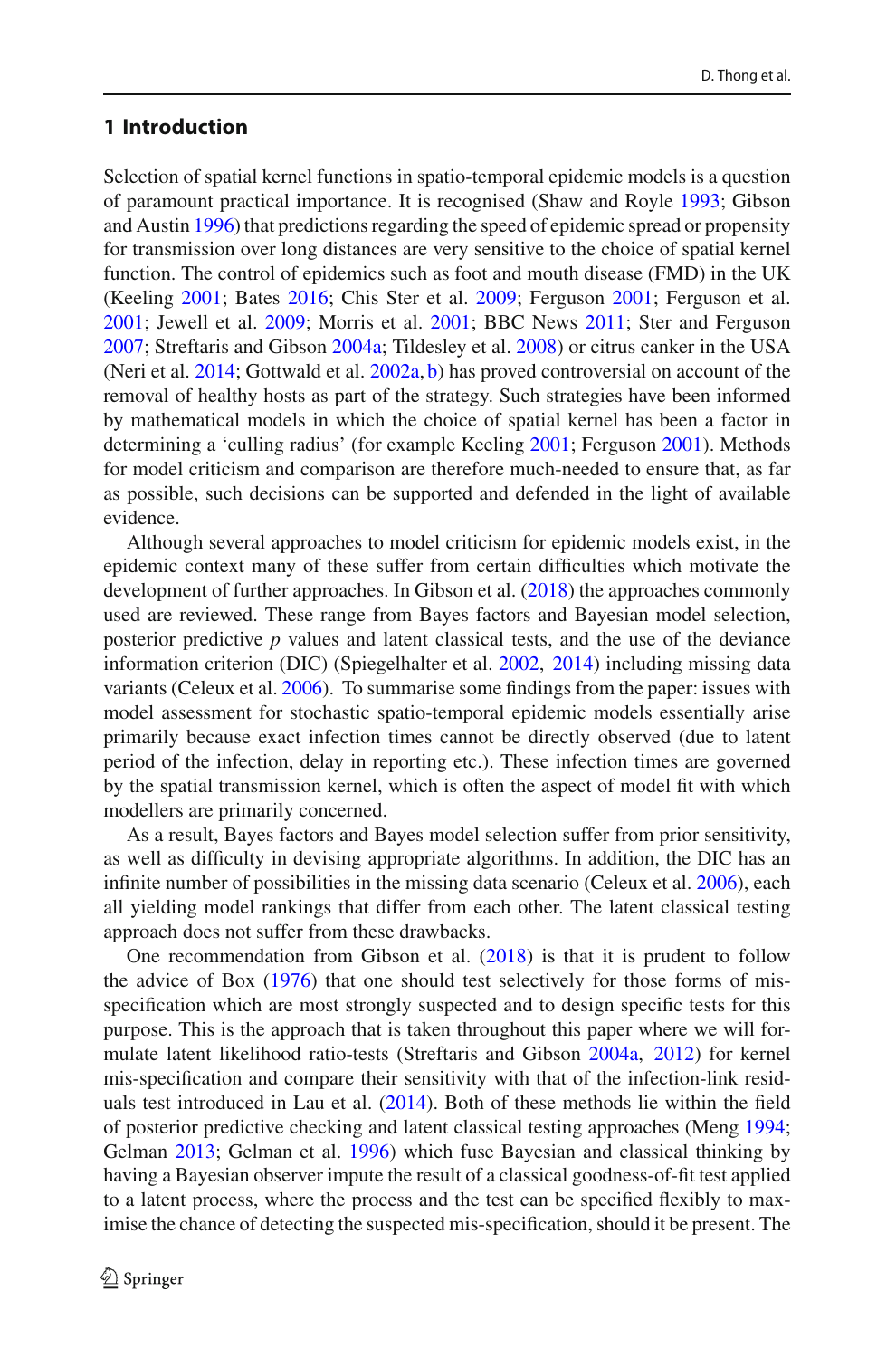approach differs from a purely Bayesian one, in which modes of mis-specification are accommodated through the process of Bayesian model expansion Drape[r](#page-19-7) [\(1995](#page-19-7)), the representation of several competing models within an expanded model where each model has an index. Bayesian reasoning is then used to compare models via the posterior distribution of the model index. One reason for not adopting this latter approach is that inference for relatively simple epidemic models using partial observation is already a complex process. We therefore seek model comparison methods that can be utilised without increasing the dimension of the models to which Bayesian methods are applied. Accordingly, the methods we present can be integrated into analyses without increasing the complexity of the fundamental Bayesian computations.

We will consider stochastic models for an infectious disease spreading through a closed population of spatially-distributed hosts exemplified by the spatio-temporal Susceptible-Exposed-Infectious-Removed (SEIR) model. It will be assumed that the locations of hosts are known and fixed. Under this model, the host population at time *t* is partitioned into subsets  $S(t)$ ,  $E(t)$ ,  $I(t)$  and  $R(t)$ . Hosts in  $S(t)$  are susceptible to infection, hosts in  $E(.)$  have been infected but are not yet able to transmit, hosts in *I*(.) can pass on infection, while hosts in *R*(*t*) have been removed (e.g. by death, hospitalisation, or the acquisition of immunity) and play no further part in the epidemic. A susceptible individual at coordinates **x** at time *t* becomes exposed with probability:

<span id="page-3-0"></span>Pr(Individual becomes exposed during 
$$
[t, t + dt] = C(t) dt + o(dt)
$$
 (1)

where,

$$
C(t) = \alpha + \beta \sum_{\mathbf{y} \in I(t)} K(\kappa, \mathbf{x}, \mathbf{y})
$$
 (2)

where  $I(t)$  comprises sites infectious at time *t*,  $\alpha$  and  $\beta$  are *primary* and *secondary* infection rates, and  $\kappa$  parametrises the *spatial kernel function K*(). For convenience, we identify hosts with their location. The choice of *K* greatly influences the design of control strategies, for example based on ring-culling. A longer-tailed kernel may suggest the use of a larger culling radius and vice versa. Sojourn times in the *E* and *I* class are modelled using appropriate distributions such as Gamma or Weibull distributions. We will denote by  $\theta$  the vector of model parameters formed from  $\alpha$ ,  $\beta$ ,  $\kappa$  supplemented by parameters specifying the distributions of sojourn times in *E* and *I*. This flexible framework can accommodate complexity arising e.g. from host heterogeneity (differences between hosts that affect their susceptibility and/or infectivity) as appropriate (Parry et al[.](#page-20-12) [2014](#page-20-12); Jewell et al[.](#page-20-13) [2009\)](#page-20-13).

When data *y* contain partial information (e.g. removals or 'snapshots' of *I*(*t*) at discrete times using imperfect diagnostic tests) data-augmented Bayesian analysis is now a standard tool for investigating  $\pi(\theta|y)$  via  $\pi(\theta, z|y)$ , where *z* incorporates unobserved transitions and, possibly, graphs of infectious contacts. Computations are often effected using reversible-jump MCMC or particle filtering (King et al[.](#page-20-14) [2008](#page-20-14)). In this paper, we will assume that observations include times and locations of all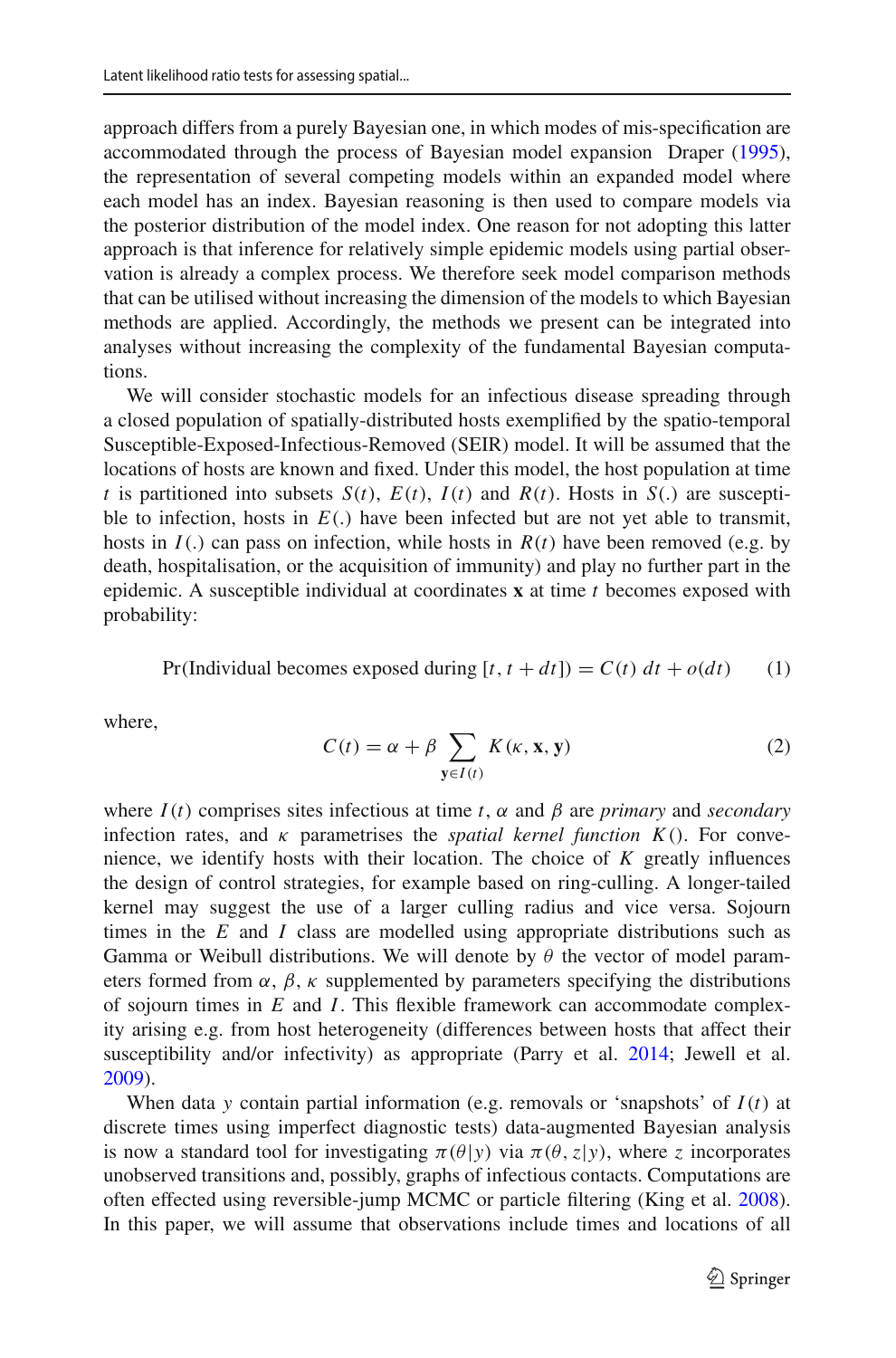transitions from *E* to *I* and from *I* to *R*, so that the subsets  $I(t)$  and  $R(t)$  are observed but individuals in  $S(t)$  cannot be distinguished from those in  $E(t)$ . Such data which can be modelled by an SEIR model are encountered in many real-world situations, for example, concerning diseases with long latent periods or because of delay in reporting of cases, such as Foot-and-Mouth Disease (Keelin[g](#page-20-1) [2001](#page-20-1); Jewell et al[.](#page-20-13) [2009;](#page-20-13) Chis Ster et al[.](#page-19-1) [2009](#page-19-1); Ferguso[n](#page-19-2) [2001;](#page-19-2) Ferguson et al[.](#page-19-3) [2001;](#page-19-3) Jewell et al[.](#page-20-2) [2009](#page-20-2); Morris et al[.](#page-20-3) [2001](#page-20-3); Ster and Ferguso[n](#page-21-1) [2007;](#page-21-1) Streftaris and Gibso[n](#page-21-2) [2004a](#page-21-2); Tildesley et al[.](#page-21-3) [2008](#page-21-3)) and Citrus Canker (Neri et al[.](#page-20-4) [2014;](#page-20-4) Gottwald et al[.](#page-20-5) [2002a](#page-20-5), [b\)](#page-20-6). In many such datasets, the situation does arise where the times of infectiousness and removal are observed, but not the time of exposure, for example, in diseases where infectivity occurs only after the onset of symptoms, for example smallpox and avian influenza (Rorres et al[.](#page-21-7) [2011](#page-21-7); Stockdale et al[.](#page-21-8) [2017;](#page-21-8) Boys and Gile[s](#page-19-8) [2007](#page-19-8)), or in insect or plant infestations (Brown et al[.](#page-19-9) [2013](#page-19-9); Lau et al[.](#page-20-8) [2014\)](#page-20-8), where the invading species has to reach a certain phase of its life cycle before producing eggs/seeds/spores. We therefore specify *z* to incorporate the times and location of the unobserved transitions from *S* to *E* (termed *exposure* events) and use MCMC to sample from  $\pi(\theta, z|y)$ . As the number of exposure events is not uniquely determined by the data, the state-space for  $(\theta, z)$  comprises components of varying dimension requiring the use of reversible-jump methods. It is straightforward to apply the methods used on this class of models, to snapshot data or other forms of partial observation.

The rest of the paper is organised as follows. In Sect. [2,](#page-4-0) we discuss the general features of the posterior-predictive, latent classical testing framework before describing how functional-model representations of epidemic models have been used in the specification of *infection-link residuals (ILR)* Lau et al[.](#page-20-8) [\(2014\)](#page-20-8). In Sect. [3,](#page-7-0) we explicitly formulate new latent classical tests for detecting kernel mis-specification using likelihood ratios, where the ratio is based on a complete or partial parameter likelihood. In Sect. [4,](#page-10-0) we apply the tests to simulated data comparing the ability or 'power' of the likelihood-based and infection-link residual tests to detect kernel mis-specification in several scenarios. Conclusions are summarised in Sect. [5.](#page-14-0)

#### <span id="page-4-0"></span>**2 Posterior predictive checks and latent classical tests**

The model assessment methods utilised here have their roots in the calibrated Bayesian approach promoted by several authors in which parameter estimation is achieved using Bayesian reasoning and model assessment draws from classical approaches applied to posterior predictive distributions of outcomes (Guttma[n](#page-20-15) [1967](#page-20-15); Rubi[n](#page-21-9) [1981](#page-21-9), [1984](#page-21-10)). Throughout we consider the situation where a Bayesian observer *B* observes the outcome *y* of an experiment with proposed statistical model  $\pi_0(y|\theta)$  where beliefs regarding the parameter vector  $\theta$  are represented by the prior distribution  $\pi_0(\theta)$ . We suppose that the likelihood  $\pi_0(y|\theta)$  may not necessarily be tractable—a situation which typically applies in the case of a partially observed epidemics and which complicates investigation of the posterior density  $\pi_0(\theta|\mathbf{y})$ .

Men[g](#page-20-9) [\(1994](#page-20-9)) proposed the use of posterior predictive *P*-values as a means of model assessment, this being the posterior probability that some test statistic  $T(v^{rep})$  from a replicate experiment, yielding data  $y^{rep}$ , independent (given  $\theta$ ) of the one observed,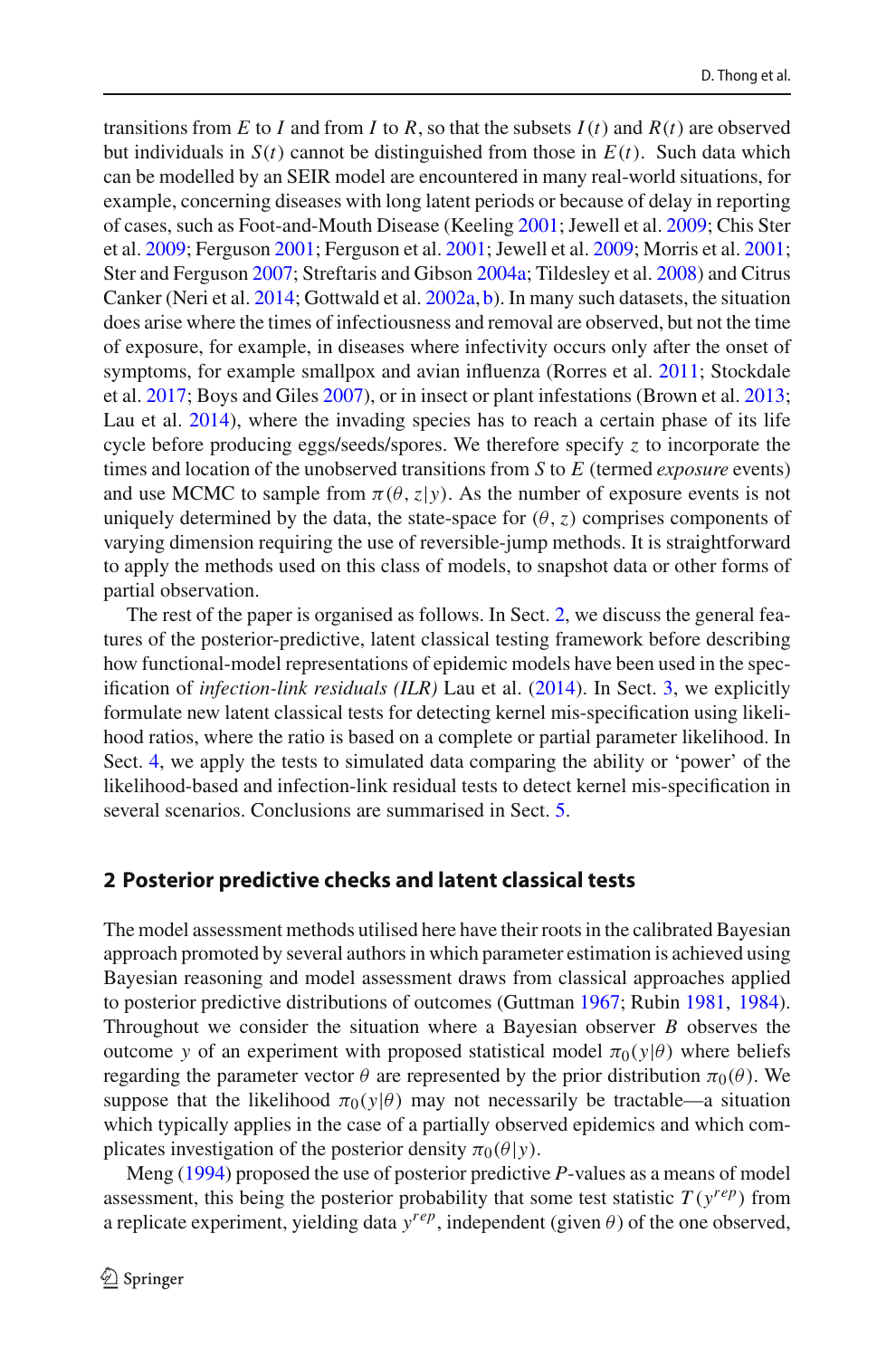exceeds the observed value  $T(y)$ . Mathematically, this Bayesian *P*-value is given by the integral

$$
p(y) = P(T(y^{rep}) > T(y)|y)
$$
  
= 
$$
\int P(T(y^{rep}) > T(y)|\theta) \pi_0(\theta|y) d\theta
$$

The idea is extended in Men[g](#page-20-9) [\(1994\)](#page-20-9), Gelman et al[.](#page-20-11) [\(1996](#page-20-11)) to include test statistics *T* that are functions of the parameters, known as *discrepancy variables*, to give the more general formulation

$$
p(y) = \int P\left(T(y^{rep}, \theta) > T(y, \theta)|\theta\right) \pi_0(\theta|y) dx d\theta
$$

The methods that we propose are based on these ideas.We highlight three main features of the approach as applied here.

- Writing  $Pr(T(y^{rep}, \theta) > T(y, \theta) | \theta) = p(y, \theta)$ , we can write  $p(y) = \mathbb{E}(p(y, \theta)) | y)$ . In the case where  $T(y, \theta)$  follows a continuous distribution with respect to *y* the prior distribution of  $p(y, \theta)$  is distributed as  $U(0, 1)$ . The laws of conditional variance force the prior distribution of  $p(y)$  under the assumed model to be typically less variable that a  $U(0, 1)$  (Men[g](#page-20-9) [1994](#page-20-9)). Therefore, we tend to view  $p(y, \theta)$  as the *P*-value of interest, as its prior distribution matches the sampling distribution of a *P*-value in the classical setting, with the usual  $p(y)$  being its posterior expectation. In this framework, evidence against the model may be expressed as the posterior probability that  $p(y, \theta)$  falls below some value; of course, the posterior expectation of  $p(y, \theta)$  provides a further natural summary measure that we utilise.
- We make use of discrepency variables that are functions of latent processes. Specifically let *r* be a process varying jointly with *y* according to the model  $\pi(y, r | \theta)$ for which the marginal model  $\pi(y|\theta)$  coincides with  $\pi_0(y|\theta)$ . Then we can assess the model  $\pi_0(y|\theta)$  by considering the posterior distribution of *P*-value based on a discrepency variable  $T(r, \theta)$  or  $T(r, y, \theta)$ [.](#page-20-7) As discussed in Gibson et al. [\(2018\)](#page-20-7), in this framework we can consider the Bayesian *B* to be imputing the *P*-value from test of the model  $\pi(r|\theta)$  carried out by a classical observer *C* with knowledge of  $r$  and  $\theta$ . The above approach is natural in the setting of epidemic modelling, discussed in the previous section, where data-augmentation may require unobserved exposure events to be imputed when sampling from  $\pi(\theta, z|y)$ . One issue that arises with the use of latent, imputed processes in this way is that the result of the latent test may be dominated by the data imputed using the model—particularly if imputation is extensive. See Gelma[n](#page-20-10) [\(2013](#page-20-10)) for an example of this phenomenon involving the Normal distribution and Streftaris and Gibso[n](#page-21-6) [\(2012](#page-21-6)) for an example in the epidemic setting. While it may be attractive to base discrepency variables on latent processes in order to specify tests that may be analytically tractable, or powerful in the classical sense as in the case of the likelihood-ratio tests considered in the next section, one should be mindful of the tendency of the imputed data to reinforce the model being tested.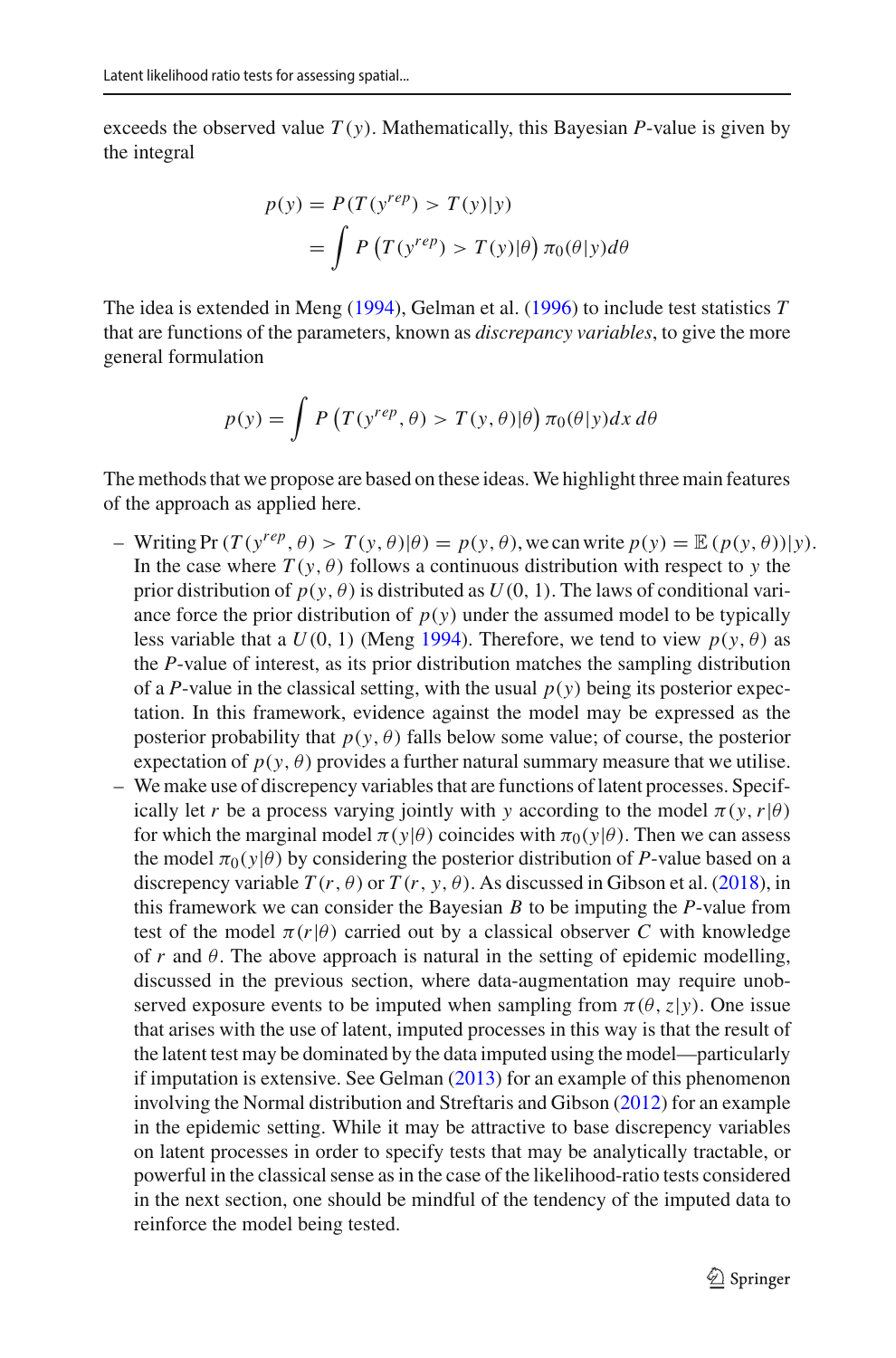– Suppose that  $\pi_i(y, r_i | \theta)$ ,  $j = 1, ..., k$  represent models for the joint distribution of  $(y, r_i)$  all of which specify the same *marginal* model  $\pi_0(y|\theta)$  and share a common parameter prior distribution  $\pi(\theta)$ . Observation of *y* alone carries no information on the relative validity of these models. That is, *y* carries exactly the same evidence *against* every model with marginal  $\pi_0(y|\theta)$ . Therefore, if we wish, we can design the latent process  $r$  to yield a test that is particularly sensitive to a suspected form of model mis-specification. This facility is exploited in the case of infection-link residuals discussed later.

When the latent process *r* has a fixed distribution that does not depend on  $\theta$  we may consider *r* to play the role of a residual process and the latent *P*-value can be obtained via a test of the fit of the imputed  $r$  to this process[.](#page-20-16) In Gibson et al.  $(2006)$  epidemic models were tested using this approach where *r* was a set of imputed Sellke thresholds, distributed as independent draws from Exp(1) under the assumed model. The infectionlink residuals, used to test spatial kernels in Lau et al[.](#page-20-8) [\(2014\)](#page-20-8), and considered further in this paper provide a further example.

#### **2.1 Infection-link residuals**

The starting point is to construct a functional-model representation of the epidemic process. In this formalism the observations *y* are represented as a deterministic function  $x = h(r, \theta)$  of  $\theta$  and some unobserved process *r* with fixed distribution independent of  $\theta$ , where  $x = (y, z)$ . This means that r can be treated as a residual process and tests for compliance with the specified distribution can be applied to the imputed realisations of *r*. Such an approach fits well for epidemic models where sampling from  $\pi(\theta, r|y)$ is often possible using Markov chain Monte Carlo methods.

In Lau et al[.](#page-20-8) [\(2014\)](#page-20-8) a functional-model for a spatio-temporal SEIR model is presented where the process r is composed of four independent i.i.d. Unif(0, 1) sequences,  $r_1, r_2, r_3, r_4$ . Consider the mapping  $x = h_\theta(r_1, r_2, r_3, r_4)$ , where *x* records the time and nature of every event occurring during the epidemic. Details can be found in Lau et al[.](#page-20-8) [\(2014](#page-20-8)). The time of each subsequent infection event is determined from the process  $r_1 = \{r_{1i}, j \ge 1\}$  while processes  $r_3$  and  $r_4$  specify the quantiles of the sojourn periods in the *E* and *I* class respectively for each infection. The infection-link residual sequence (to which tests are applied)  $r_2 = \{r_{2j}, j \ge 1\}$  determine the particular *I*-*S* pair responsible for each infection event. Given the time of the  $j<sup>th</sup>$  infection,  $t<sub>i</sub>$ , we identify the set of *I*-*S* links

$$
S = \{ K(\mathbf{x}, \mathbf{y}, \kappa) | \mathbf{x} \in S(t_j), \mathbf{y} \in I(t_j) \}
$$

and order these according to ascending order of magnitude of  $K(\mathbf{x}, \mathbf{y}, \kappa)$ . The particular link causing the *jth* infection is selected by considering the cumulative sum of the ordered links and identifying the first link where this cumulative sum exceeds the value  $r_{2i}$  *W* where *W* denotes the sum of the weights in *S*. It is straightforward to explore the joint posterior  $\pi(\theta, r_1, r_2, r_3, r_4|y)$ . If the kernel function *K* has been misspecified (for example by underestimating the propensity for long-range transmission by assuming an exponentially bounded form when a power-law relation is more appropriate), then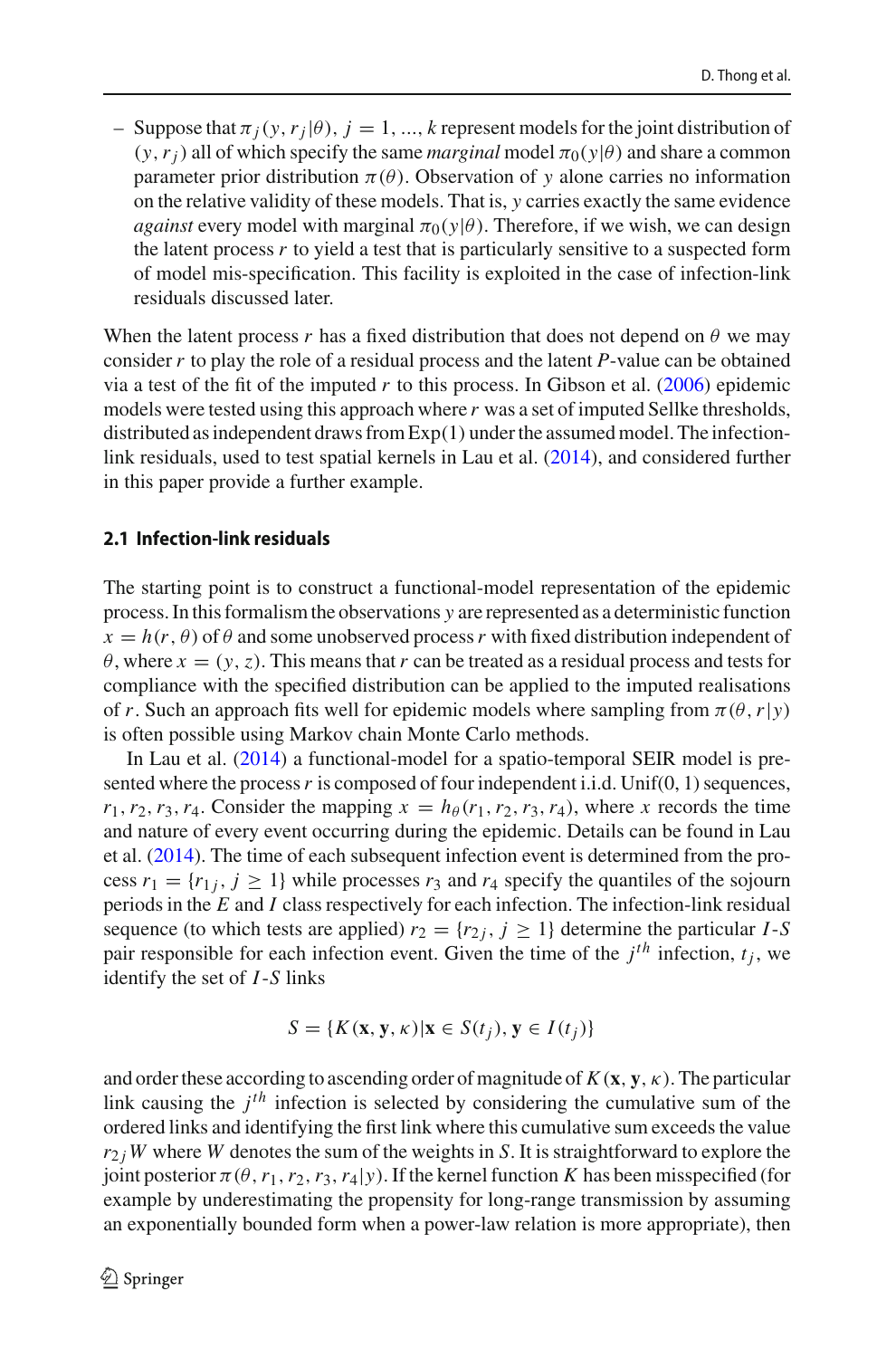when the process  $r_2$  is imputed, some systematic deviation from a  $U(0, 1)$  should be anticipated[.](#page-20-8) In Lau et al.  $(2014)$  p-values were imputed from an Anderson-Darling test (Anderson and Darlin[g](#page-19-10)  $1954$ ) applied to  $r<sub>2</sub>$  and it was demonstrated that the approach can detect kernel mis-specification in simulated data sets. In this paper we investigate whether it is possible to improve on the sensitivity of the ILR tests using likelihoodbased methods.

#### <span id="page-7-0"></span>**3 Latent likelihood ratio tests for model comparison**

The general approach of embedding likelihood ratio tests has been followed previously in the epidemic setting in Streftaris and Gibso[n](#page-21-2) [\(2004a\)](#page-21-2) where results of an ANOVA test applied to viraemic measurements taken on a host population, partitioned by depth in an unobserved infection graph, were imputed. It is also used in Streftaris and Gibso[n](#page-21-6) [\(2012\)](#page-21-6) to compare threshold models for tolerance to infection. While the ILR test is targeted at generic forms of model inadequacy (mis-specification of the tail properties of a spatial kernel), latent likelihood ratio tests demand that a specific alternative model is identified and therefore provide a means of model comparison.

To test model  $M_0$  with likelihood  $\pi_0(y|\theta)$  against a model  $M_1$  with parameter  $\theta_1$  and likelihood  $\pi_1(y)$ , it is natural for *B* (the Bayesian observer) to impute *C*'s (the classical observer's) conclusion from a generalised *likelihood ratio test* (LRT) using the discrepancy variable  $T(y, \theta) = \frac{\pi_0(y|\theta)}{\pi_1(y|\hat{\theta}_1)}$  where  $\hat{\theta}_1$  is the *maximum likelihood estimate* (MLE) of the parameter  $\theta_1$  in  $M_1$ , calculated using the imputed augmented data. For epidemic models and data,  $\pi(y|\theta)$  and  $\pi_1(y|\theta_1)$  would typically be intractable. Nevertheless, *B* can impute  $(\theta, z)$ , where *z* represents an appropriate latent process, and the conclusion of *C*'s test based on the generalised likelihood ratio  $T(x, \theta) = \frac{\pi_0(x|\theta)}{\pi_1(x|\theta_1)},$ where  $x = (y, z)$ , so long as  $\pi_0(x|\theta)$  and  $\pi_1(x|\theta_1)$  are tractable. Note that  $T(x, \theta)$ is the ratio of likelihoods as calculated from augmented data, not the observed data. We will therefore refer to  $\pi_0(x|\theta)$  and  $\pi_1(x|\theta)$  as the *augmented data likelihood*. This can be interpreted as the likelihood that would be calculated by an observer of the augmented data set.

Suppose that, given partial information *y*, we use data-augmented MCMC to explore  $\pi_0(\theta, x|y)$ , where *x* comprises the times and nature of all transitions within an observation window  $(0, T_{max})$ . The latent likelihood ratio test may be implemented as an addendum to this analysis as follows.

- 1. B draws samples  $(\theta, x)$  from  $\pi_0(\theta, x|y)$ .
- 2. For each sample  $(\theta^{(i)}, x^{(i)})$  B proceeds to:
	- calculate the maximum likelihood estimate (MLE),  $\hat{\theta}_1^{(i)}$ , of the parameter  $\theta_1$ , under the alternative model,
	- compute the ratio  $T(x^{(i)}, \theta^{(i)}) = \frac{\pi_0(x^{(i)} | \theta^{(i)})}{\pi_1(x^{(i)} | \hat{\theta}^{(i)})}$  $\frac{\pi_0(x^{\kappa}|\theta^{(\kappa)})}{\pi_1(x^{(i)}|\hat{\theta}_1^{(i)})}$  and the associated *P*-value

$$
p(\theta^{(i)}, x^{(i)}) = \Pr(T(x, \theta^{(i)}) < T(x^{(i)}, \theta^{(i)}) | \theta^{(i)}, x^{(i)}),
$$

where *x* is drawn randomly from  $\pi_0(x|\theta^{(i)})$ .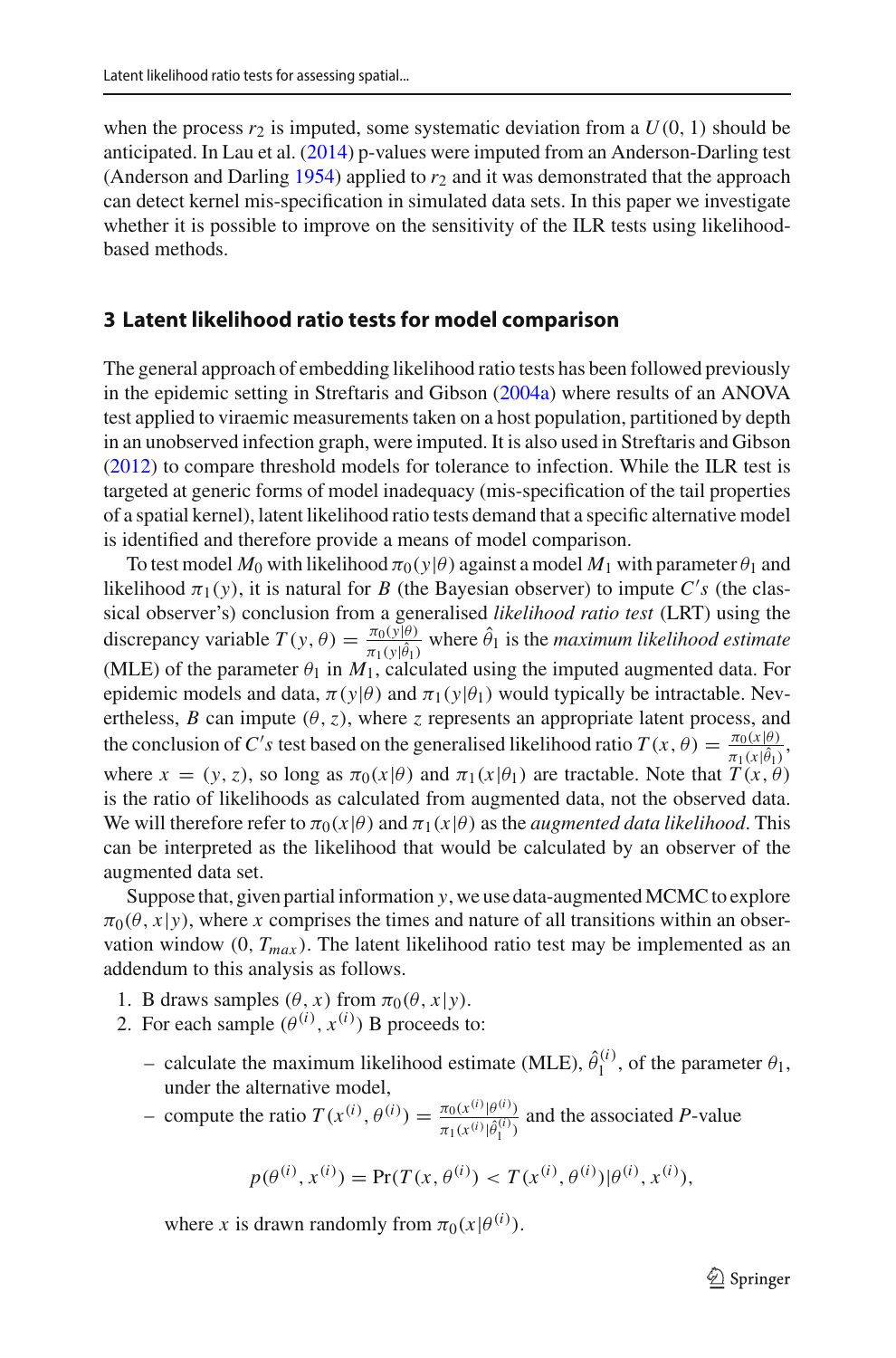By repeating these steps within a standard MCMC analysis, a sample from  $\pi(p(\theta, x)|y)$  can be obtained.

We do not assume nesting of models that might allow asymptotic results on sampling distributions of likelihood ratios to be applied. For each sampled pair  $(\theta^{(i)}, x^{(i)})$  we may estimate the *P*-value by simulation. The simplest approach is to estimate the posterior expectation of the *P*-values as follows:

- Compute the ratio  $T(x^{(i)}, \theta^{(i)}) = \frac{\pi_0(x^{(i)} | \theta^{(i)})}{\pi_1(x^{(i)} | \hat{\theta}^{(i)})}$  $\frac{\pi_0(x \cdot |\theta|)}{\pi_1(x^{(i)}|\hat{\theta}_1^{(i)})}$ . Simulate a random draw, *x'* from  $\pi_0(x|\theta^{(i)})$ , obtain the MLE,  $\hat{\theta}'_1$ , by maximising  $\pi_1(x'|\theta_1)$ , and compute  $T' =$  $\frac{\pi_0(x'|\theta)}{2}$  $\frac{\pi_0(x|\theta)}{\pi_1(x'|\hat{\theta}'_1)}$ .

An estimate of the posterior mean of  $\pi_0(p(\theta, x)|y)$ , is obtained from the frequency with which  $T' < T(x^{(i)}, \theta^{(i)})$ . This quantity provides some information on the strength of the evidence against the modelling assumptions. To investigate the full posterior distribution of  $p(\theta, x)$  we can draw multiple independent *x'* for each  $\theta^{(i)}$  and compute the proportion of these for which  $T' < T(x^{(i)}, \theta^{(i)})$ .

A major motivating factor for considering the latent process x is that  $\pi(x|\theta)$  is analytically tractable and a likelihood ratio test (generally agreed to be a powerful approach to model comparison) can be implemented. This avoids the need to approximate the observed data likelihood  $\pi(y|\theta)$ , for example using synthetic likelihoods (for example, Woo[d](#page-21-11) [2010\)](#page-21-11) or ideas from Approximate Bayesian Computation (for example, McKinley et al[.](#page-20-17) [2009](#page-20-17); Csilléry et al[.](#page-19-11) [2010;](#page-19-11) Sisson et al[.](#page-21-12) [2018\)](#page-21-12) (see discussion). At the same time, the approach of using the imputed  $x$  may suffer from the issue of reinforcement discussed earlier since  $x$  is imputed by conditioning on the model being tested. In the appendix, we explore this phenomenon in the case of likelihood ratio tests and the desirability of imputing as little information as possible beyond the observations, *y*. For this reason, we will explore two forms of latent likelihood ratio test which differ in terms of the amount of imputed information utilised.

#### **3.1 Latent likelihood tests for kernel assessment**

We now consider the situation where  $M_0$  and  $M_1$  denote epidemic models of the same general form as described in Eq. [1](#page-3-0) which differ only in the choice of spatial kernel function  $K(d, \kappa)$ . Bayesian *B* proposes an SEIR model for an emerging epidemic of the form described in Sect. [1.](#page-2-0) The model, *M*0, incorporates a transmission kernel  $K_0(d, \kappa_0)$  and a prior  $\pi_0(\theta)$  is assigned to the parameter vector  $\theta_0 = (\alpha, \beta, \kappa_0, \theta_E, \theta_I)$ . We consider two forms of latent likelihood test for kernel comparison.

#### **3.1.1 Full-trajectory latent likelihood ratio test (LLRT)**

This analysis is achieved through *B* investigating  $\pi_0(\theta_0, x|y)$ , where *x* is the complete trajectory of the epidemic (the times of all exposure events and locations of the exposure, infection and removal events not considering the infection tree). The MCMC algorithm used to do this is standard (for example, Gibson and Rensha[w](#page-20-18) [1998;](#page-20-18) O'Neill and Robert[s](#page-20-19) [1999](#page-20-19); Streftaris and Gibso[n](#page-21-2) [2004a,](#page-21-2) [b;](#page-21-13) Forrester et al[.](#page-20-20) [2006](#page-20-20); Gibson et al[.](#page-20-16)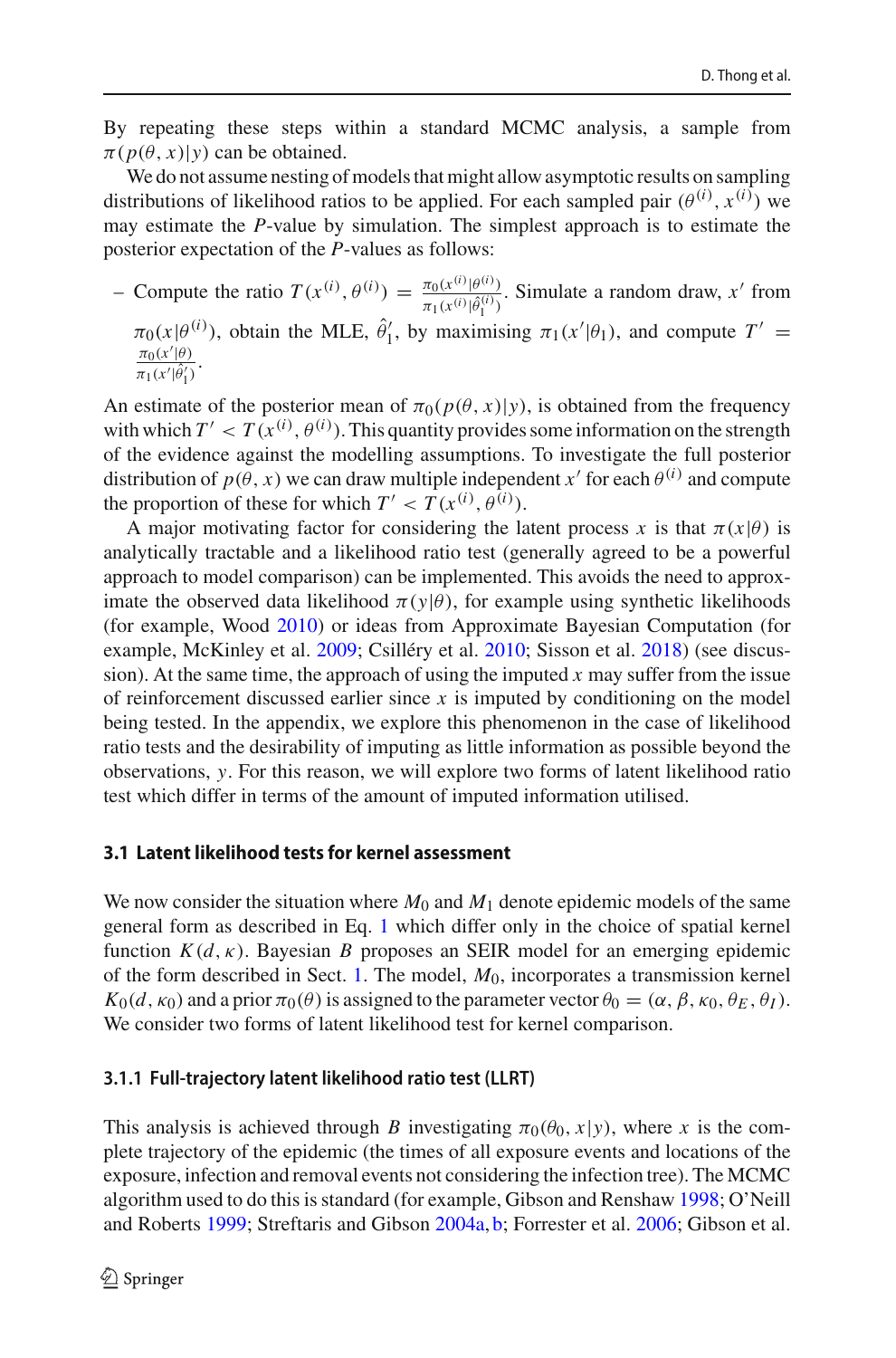[2006;](#page-20-16) Chis Ster et al[.](#page-19-1) [2009](#page-19-1); Starr et al[.](#page-21-14) [2009](#page-21-14); Neri et al[.](#page-20-4) [2014\)](#page-20-4) and is summarised in Electronic Supplementary Material Appendix 1. For each sample  $(\theta_0, x)$ , the MLE  $\theta_1$  is computed using the optimisation routine described in Electronic Supplementary Material Appendix 2, and the algorithm is implemented as in Sect. [3.](#page-7-0) The test statistic used is the augmented data likelihood ratio, as detailed in Step 2 in Sect. [3.](#page-7-0)

#### **3.1.2 Partial LLRT**

In this setting, Observer *B* investigates  $\pi_0(\theta_0, x|y)$  but Observer *C* is provided only with  $\theta_0$  and *z*, where *z* incorporates for each exposure event, *j*:

- the sets of locations of susceptible and infectious individuals, *S*(*tj*−), *I*(*tj*−) immediately prior to the time of the event,  $t_i$ ;
- the location of the exposed individual, **x***<sup>j</sup>* ∈ *S*(*tj*−).

The times or even the order of the exposure events are not included in *z* though some restrictions on the latter will follow from *z*. Let  $G_0(\theta_0, z)$  be defined by

$$
G_0(\theta_0, z) = \prod_j \frac{\alpha + \beta \sum_{y \in I(t_j -)} K_0(|\mathbf{y} - \mathbf{x}_j|, \kappa_0)}{|S(t_j -)|\alpha + \beta \sum_{\mathbf{y} \in I(t_j -), \mathbf{x} \in S(t_j -)} K_0(|\mathbf{y} - \mathbf{x}|, \kappa_0)|}
$$

where  $|S(t_j-)|$  denotes the cardinality of  $S(t_j-)$ . An analogous partial likelihood for  $M_1$  with kernel function  $K_1$  and parameter  $\theta_1$  is given by

$$
G_1(\theta_1, z) = \prod_j \frac{\alpha + \beta \sum_{y \in I(t_j -)} K_1(|\mathbf{y} - \mathbf{x}_j|, \kappa_1)}{|S(t_j -)|\alpha + \beta \sum_{\mathbf{y} \in I(t_j -), \mathbf{x} \in S(t_j -)} K_1(|\mathbf{y} - \mathbf{x}|, \kappa_1)}.
$$

Then, if  $\theta_1$  maximises  $G_1(\theta_1, z)$  we can define a partial likelihood ratio statistic

$$
T_{partial}(\theta_0, z) = \frac{G_0(\theta_0, z)}{G_1(\hat{\theta}_1, z)}.
$$

This statistic is used in place of the augmented data likelihood ratio in Step 2 in Sect. [3.](#page-7-0)

The partial LLRT requires that only  $\theta_0$  and *z* are imputed by *B* for its calculation. Thus, the impact of reinforcement of  $M_0$  may be lessened. Moreover, if detection of a possibly misspecified kernel is the goal, then  $T_{partial}(\theta_0, z)$  is a statistic which 'focuses' on this aspect of the model. It is therefore possible that the partial LLRT, at least in some circumstances, may be more effective in eliciting evidence of a misspecified kernel than the augmented data likelihood LLRT. In the Appendix, we explore the impact of reinforcement on the performance of the LLRT in terms of its power to detect a mis-specified model and how this may vary with the amount of information imputed. Moreover, the partial LLRT is a natural comparator for the ILR test used in Lau et al[.](#page-20-8) [\(2014](#page-20-8)), as, for both of these tests,  $(\theta_0, z)$  is necessary and sufficient for computation of the test result.

In the next section we consider the ability of the ILR, and the two LLRTs to detect mis-specification of the transmission kernel in a spatio-temporal epidemic model in a simulation study.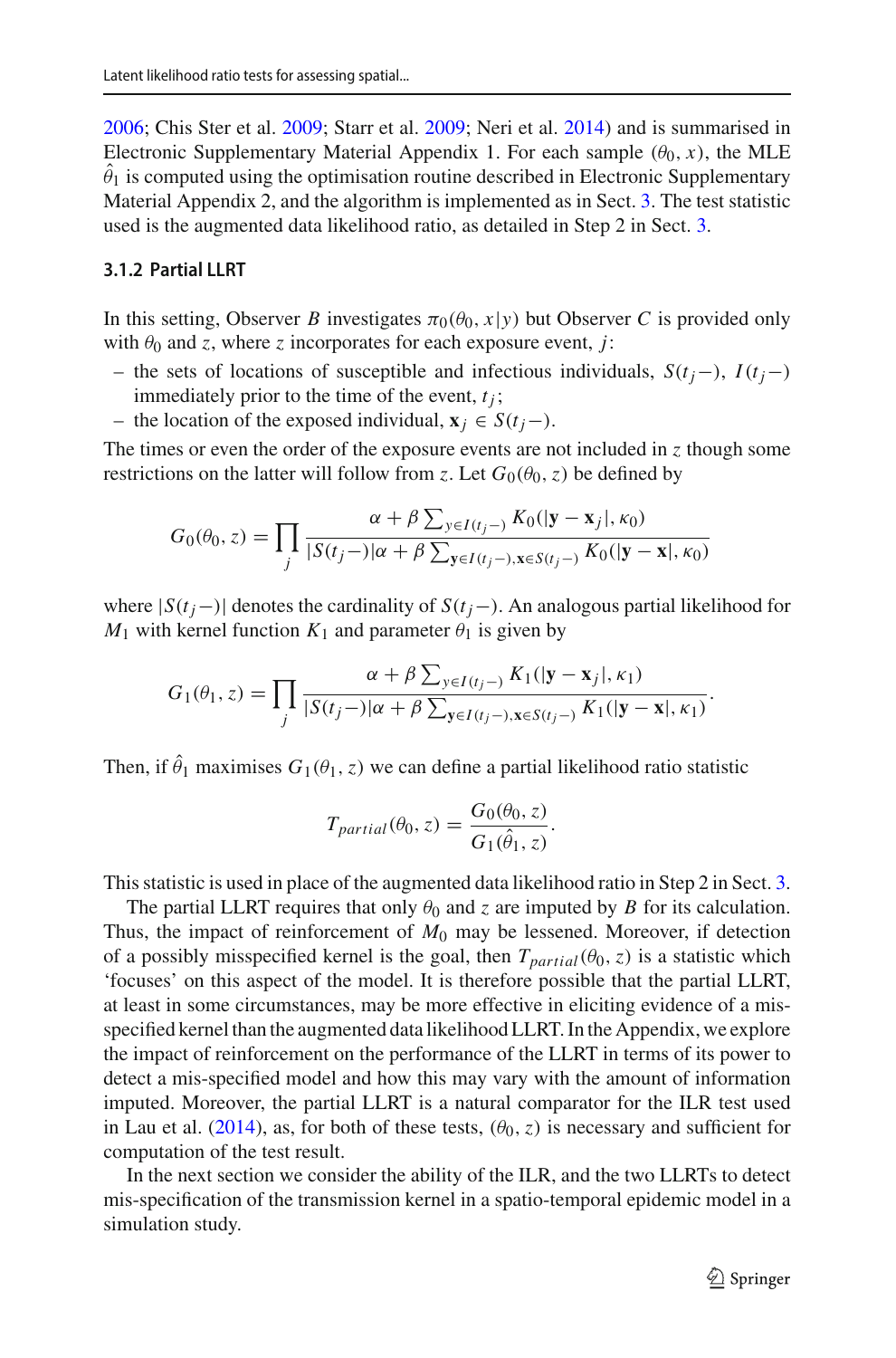<span id="page-10-1"></span>

| <b>Table 1</b> Table of the parameters<br>used in the generation of the<br>simulated data-sets used in<br>Sect. 4 | Parameter    | Data-set |                   |                  |                   |
|-------------------------------------------------------------------------------------------------------------------|--------------|----------|-------------------|------------------|-------------------|
|                                                                                                                   |              | Original | $\alpha \times 2$ | $\beta \times 2$ | $\kappa \times 2$ |
|                                                                                                                   | $\alpha$     | 0.001    | 0.002             | 0.001            | 0.001             |
|                                                                                                                   | $\beta$      | 3.000    | 3.000             | 6.000            | 3.000             |
|                                                                                                                   | К            | 0.030    | 0.030             | 0.030            | 0.060             |
|                                                                                                                   | $\mu_E$      | 5.000    | 5.000             | 5.000            | 5.000             |
|                                                                                                                   | $\sigma_E^2$ | 2.500    | 2.500             | 2.500            | 2.500             |
|                                                                                                                   | $\mu_I$      | 1.772    | 1.772             | 1.772            | 1.772             |
|                                                                                                                   | $\sigma_i^2$ | 0.858    | 0.858             | 0.858            | 0.858             |

#### <span id="page-10-0"></span>**4 Simulation study**

In keeping with the assumptions of Lau et al[.](#page-20-8)  $(2014)$  $(2014)$ , we assume that the observations *y* record the transitions from *E* to *I* and from *I* to *R*, but that exposure events are not recorded. Analogous data have been encountered in many real-world situations, for example in diseases where infectivity occurs only after the onset of symptoms, for example smallpox and avian influenza (Rorres et al[.](#page-21-7) [2011;](#page-21-7) Stockdale et al[.](#page-21-8) [2017](#page-21-8); Boys and Gile[s](#page-19-8) [2007\)](#page-19-8), or in insect or plant infestations (Brown et al[.](#page-19-9) [2013](#page-19-9); Lau et al[.](#page-20-8) [2014\)](#page-20-8), where the invading species has to reach a certain phase of its life cycle before producing eggs/seeds/spores which are laid on other hosts. Epidemics are simulated in an initially totally susceptible population of 1000 hosts uniformly distributed over a square region of size  $2000 \times 2000$  units. Both primary and secondary infection are present and an exponentially decaying spatial kernel function of the form

$$
K(\kappa, \mathbf{x}, \mathbf{y}) = \exp(-\kappa |\mathbf{x} - \mathbf{y}|)
$$

is assumed, where **x** and **y** denote the positions of two hosts.We assume that the sojourn times in the *E* and *I* classes follow Gamma distributions with means and variances  $\mu_E$ ,  $\mu_I$  and  $\sigma_E^2$ ,  $\sigma_I^2$  respectively. Table [1](#page-10-1) lists the parameter values used to simulate the data. These parameters are based on those used in the simulation study of the ILR test in Lau et al[.](#page-20-8) [\(2014](#page-20-8)), to allow comparison with the simulation study therein. Starting from an entirely susceptible population, the epidemic is simulated until a fixed percentage of the population (100%, 40% or 70%) was observed as infected. Four different parameter sets are used—a baseline scenario, and the same parameter set with  $\alpha$ ,  $\beta$  and  $\kappa$  respectively increased to twice the baseline value. The baseline set of parameter values, and the modified values, are given in Table [1.](#page-10-1)

For each simulated epidemic, each test was applied using 3 different observation windows corresponding to the intervals up to which 100%, 70% or 40% of the population was observed to be infected. The likelihood-based tests as implemented only allow for estimation of the posterior expectation of an imputed p-value, and we therefore use the posterior expectation as the summary measure of evidence for all the tests (even though the full posterior can be explored for the ILR test).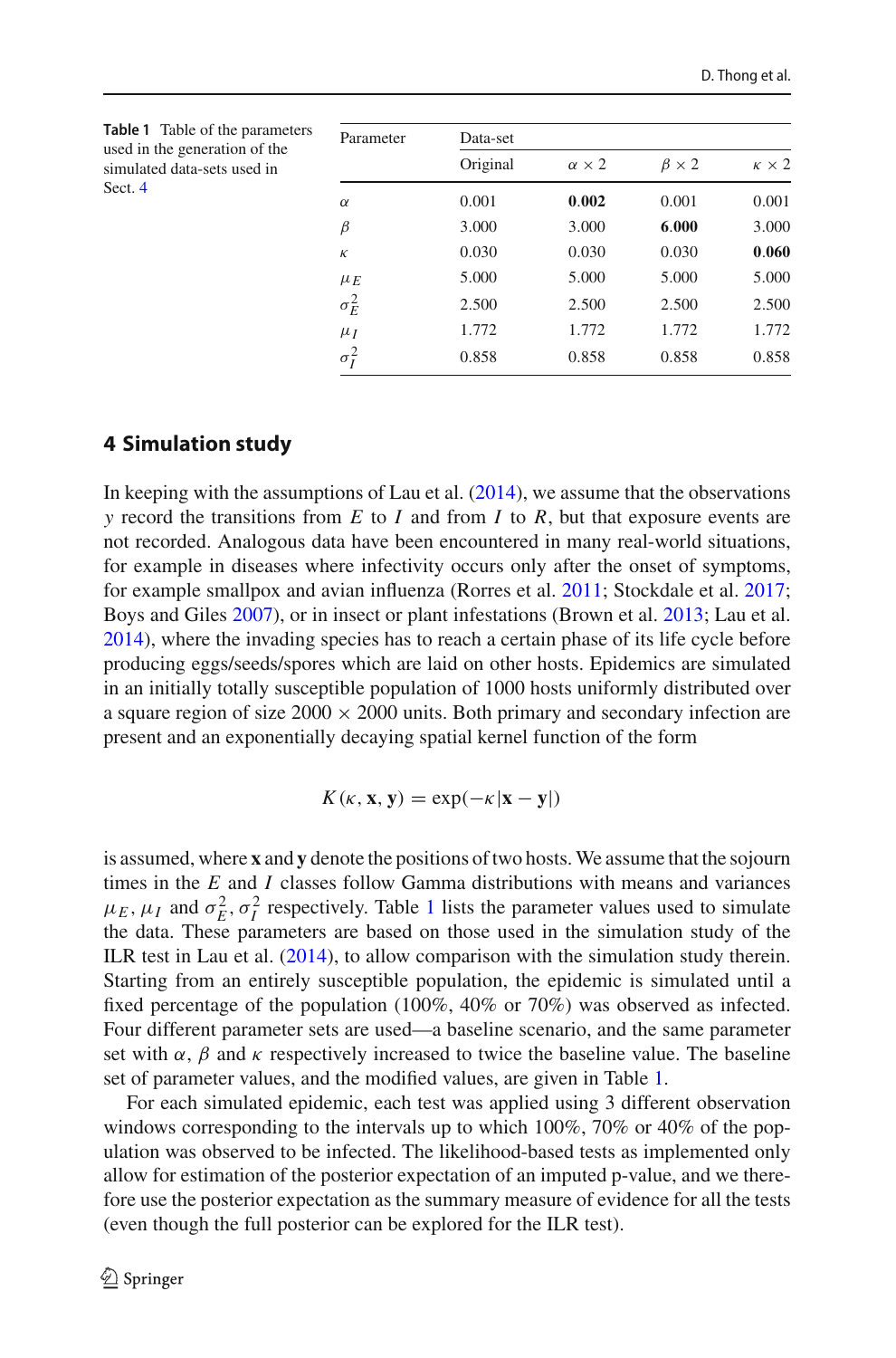To each simulated data set *y* we fit two separate misspecified models with isotropic kernel functions:

$$
K(\kappa, \mathbf{x}, \mathbf{y}) = (1 + |\mathbf{x} - \mathbf{y}|^{\kappa})^{-1};
$$
  

$$
K(\kappa, \mathbf{x}, \mathbf{y}) = \exp(-\kappa |\mathbf{x} - \mathbf{y}|^{2}).
$$

In the former case, infective challenge decreases according to a power-law, while in the latter case the Gaussian kernel is exponentially bounded. Informally, we may consider the first kernel to represent a more severe degree of mis-specification, in comparison to the real exponential kernel, than the second one. We may anticipate that tests should find more evidence against the assumptions when the power-law kernel is fitted. The fitted model, whose adequacy is to be tested, will be referred to as  $M_0$ . The main distinction between spatial transmission kernels is whether or not they are exponentially bounded (Gibson and Austi[n](#page-20-0) [1996;](#page-20-0) Sha[w](#page-21-15) [1995](#page-21-15)). In this paper, we have selected two kernels that deliberately misfit data generated from a known exponential kernel: a Gaussian kernel, and a long-tailed power law kernel. The Gaussian kernel is exponentially bounded, whilst the power-law kernel is not.

The simulated data are generated in all data-sets from an exponential kernel. This model is referred to as  $M_1$ , and will be the model that  $M_0$  is compared against in the LLR tests. This exponential kernel is given by:

$$
K(\kappa, \mathbf{x}, \mathbf{y}) = \exp(-\kappa |\mathbf{x} - \mathbf{y}|).
$$

In all cases we use non-informative prior distributions for the parameters in the fitted model as follows: A Unif(0, *M*) uniform prior was used for  $\alpha$ ,  $\mu_E$ ,  $\sigma_E^2$ ,  $\mu_I$ ,  $\sigma_I^2$ , where  $M \approx 1.7 \times 10^{308}$  is the computer limit for double precision floating-point numbers in C++.

The prior distributions used for the other parameters were:

$$
\beta \sim \text{Gamma}(\mu = 1, \sigma^2 = 100)
$$
  

$$
\kappa \sim \text{Gamma}(\mu = 1, \sigma^2 = 100)
$$

The results of the simulation study are presented in Table [2](#page-12-0) and in Fig. [1.](#page-14-1) Some obvious trends can be seen.

– The ILR based test consistently finds very strong evidence against the model when the power-law kernel is wrongly fitted. However, no evidence emerges when the exponentially bounded, Gaussian kernel is fitted to the observations, with the mean p-value being close to 0.5. This suggests that the ILR test may be insensitive to misspecification if the degree of discrepancy is modest. When the data are simulated using the larger value of  $\kappa$  (so that secondary infection tends to occur over short range) and the power-law kernel is fitted, the evidence against the assumptions is strongest when only 40% of the hosts are infected. This may be due to the short-range secondary infection being most apparent during the early stages of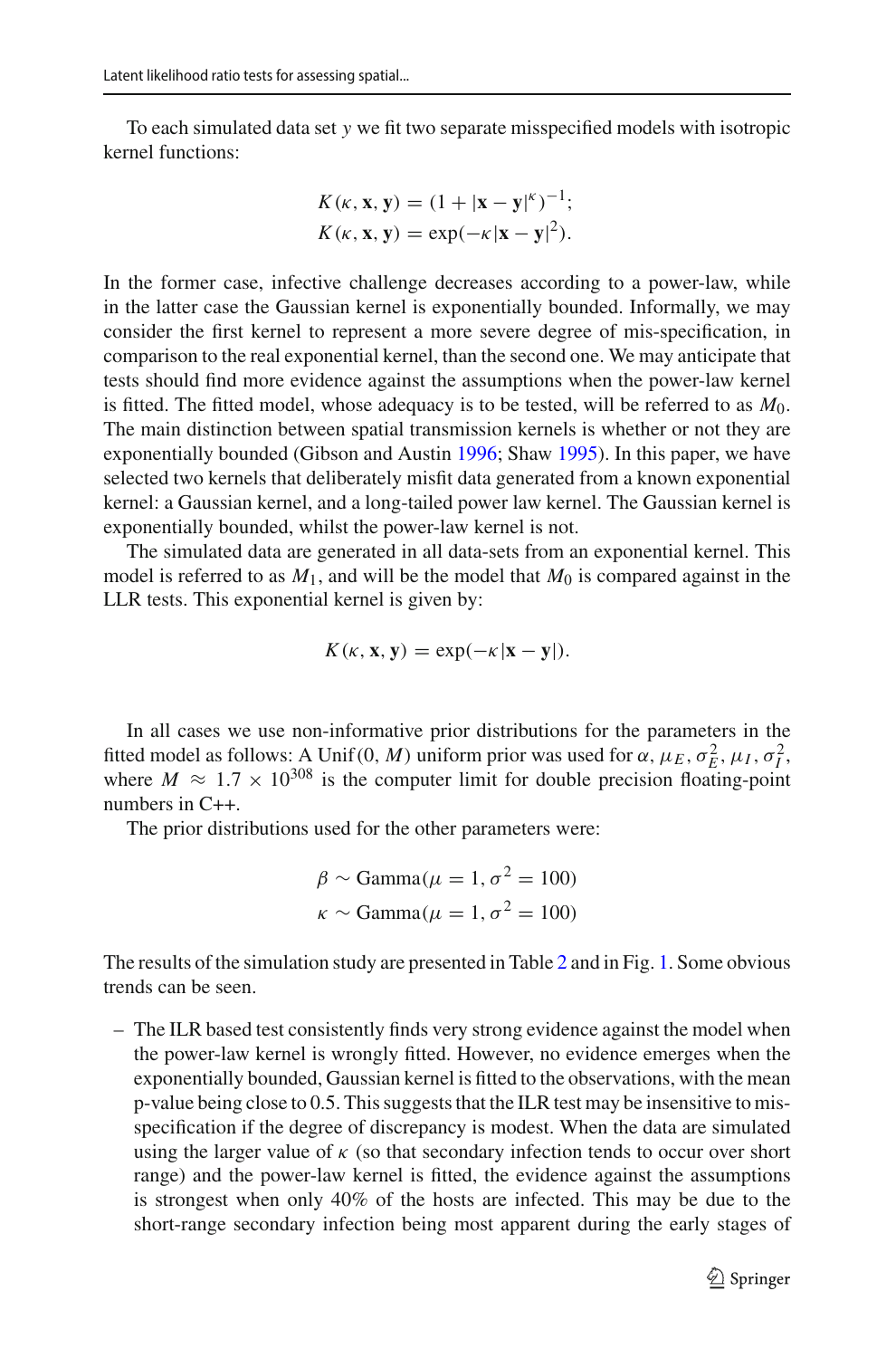| Data-set               | M <sub>0</sub>                   | Total %<br>Infections<br>Observed | ILR $E(\hat{p})$ | LLR<br>(augmented data)<br>$E(\rho)$ | LLR (Partial)<br>E(p) |
|------------------------|----------------------------------|-----------------------------------|------------------|--------------------------------------|-----------------------|
| $\alpha \times 2$      | $(1+d^{\kappa})^{-1}$            | 100                               | 0.0000243        | 0.005319                             | 0.0000000             |
| $\alpha \times 2$      | $(1+d^{k})^{-1}$                 | 70                                | 0.0002571        | 0.02473                              | 0.2269000             |
| $\alpha \times 2$      | $(1+d^{k})^{-1}$                 | 40                                | 0.0042040        | 0.1242                               | 0.8014000             |
| $\alpha \times 2$      | $\exp\left\{-\kappa d^2\right\}$ | 100                               | 0.4966585        | 0.0006974                            | 0.0038500             |
| $\alpha \times 2$      | $\exp\left\{-\kappa d^2\right\}$ | 70                                | 0.4929907        | 0.006932                             | 0.0461200             |
| $\alpha \times 2$      | $\exp\left\{-\kappa d^2\right\}$ | 40                                | 0.4937340        | 0.06909                              | 0.2801000             |
| $\beta \times 2$       | $(1+d^{k})^{-1}$                 | 100                               | 0.0000006        | 0.0000                               | 0.0000000             |
| $\beta \times 2$       | $(1+d^{k})^{-1}$                 | 70                                | 0.0000013        | 0.01566                              | 0.1771000             |
| $\beta \times 2$       | $(1+d^{k})^{-1}$                 | 40                                | 0.0001413        | 0.1031                               | 0.6801000             |
| $\beta \times 2$       | $\exp\left\{-\kappa d^2\right\}$ | 100                               | 0.4963660        | 0.02189                              | 0.0157500             |
| $\beta \times 2$       | $\exp\left\{-\kappa d^2\right\}$ | 70                                | 0.4905312        | 0.03135                              | 0.0393000             |
| $\beta \times 2$       | $\exp\left\{-\kappa d^2\right\}$ | 40                                | 0.4907014        | 0.1000                               | 0.1295000             |
| $\kappa \times 2$      | $(1+d^{k})^{-1}$                 | 100                               | 0.0004014        | 0.0000000                            | 0.0000000             |
| $\kappa \times 2$      | $(1+d^{\kappa})^{-1}$            | 70                                | 0.0002682        | 0.0000000                            | 0.0000000             |
| $\kappa \times 2$      | $(1+d^{k})^{-1}$                 | 40                                | 0.0000569        | 0.0000000                            | 0.6845000             |
| $\kappa \times 2$      | $\exp\left\{-\kappa d^2\right\}$ | 100                               | 0.4970400        | 0.0000000                            | 0.0000000             |
| $\kappa \times 2$      | $\exp\left\{-\kappa d^2\right\}$ | 70                                | 0.4920980        | 0.0000000                            | 0.0021380             |
| $\kappa \times 2$      | $\exp\left\{-\kappa d^2\right\}$ | 40                                | 0.5088031        | 0.0000000                            | 0.2474000             |
| Original               | $(1+d^{k})^{-1}$                 | 100                               | 0.0000013        | 0.000000                             | 0.0000000             |
| Original               | $(1+d^{k})^{-1}$                 | 70                                | 0.0000011        | 0.02533                              | 0.1325000             |
| Original               | $(1+d^{k})^{-1}$                 | 40                                | 0.0000569        | 0.04713                              | 0.6845000             |
| Original               | $\exp\left\{-\kappa d^2\right\}$ | 100                               | 0.5026800        | 0.009208                             | 0.0108500             |
| Original               | $\exp\left\{-\kappa d^2\right\}$ | 70                                | 0.4943048        | 0.004225                             | 0.0294100             |
| Original               | $\exp\left\{-\kappa d^2\right\}$ | 40                                | 0.4920137        | 0.06743                              | 0.1191000             |
| Original<br>(New Seed) | $(1+d^{\kappa})^{-1}$            | 100                               | 0.0000026        | 0.0000                               | 0.0000000             |
| Original<br>(New Seed) | $(1+d^{k})^{-1}$                 | 70                                | 0.0000240        | 0.002046                             | 0.1174000             |
| Original<br>(New Seed) | $(1+d^{\kappa})^{-1}$            | 40                                | 0.0009413        | 0.02326                              | 0.6451000             |

<span id="page-12-0"></span>**Table 2** Comparison of Latent Likelihood Ratio (LLR) test to Infection Link Residuals test: data-set, *M*0 tested and estimated expected *p*-values from the infection link residuals test, LLR (augmented data likelihood) and LLR (partial likelihood)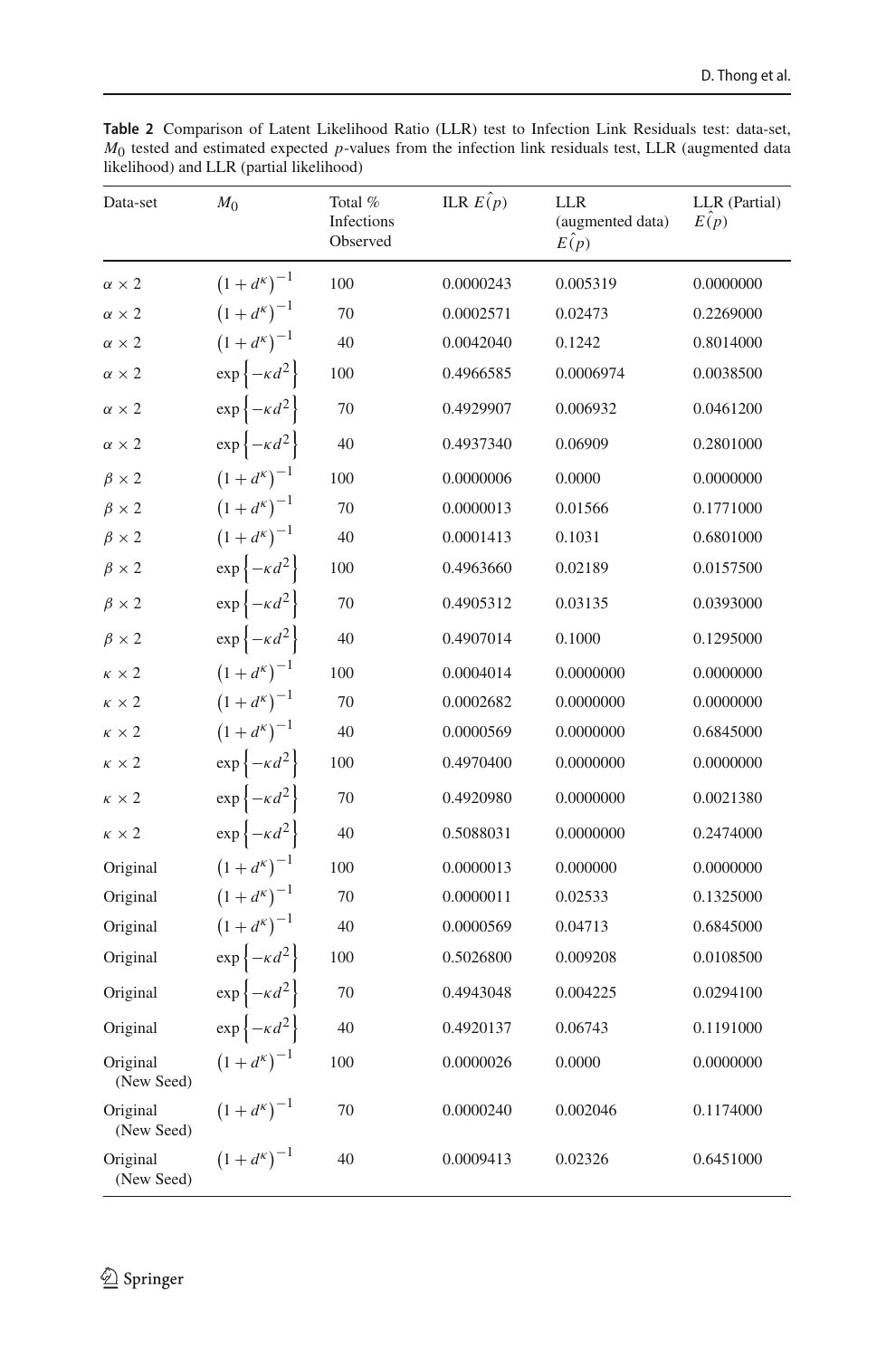| Data-set               | $M_{0}$                          | Total $%$<br><b>Infections</b><br>Observed | ILR $E(p)$ | <b>LLR</b><br>(augmented data)<br>E(p) | LLR (Partial)<br>E(p) |
|------------------------|----------------------------------|--------------------------------------------|------------|----------------------------------------|-----------------------|
| Original<br>(New Seed) | $\exp\left\{-\kappa d^2\right\}$ | 100                                        | 0.5100904  | 0.0007158                              | 0.0005900             |
| Original<br>(New Seed) | $\exp\left\{-\kappa d^2\right\}$ | 70                                         | 0.4910087  | 0.01579                                | 0.05212               |
| Original<br>(New Seed) | $\exp\left\{-\kappa d^2\right\}$ | 40                                         | 0.4991936  | 0.03086                                | 0.1722                |

**Table 2** continued

the epidemic where the pattern of infection is clearly formed from isolated foci (caused by primary infection) surrounded by clustered secondary infections. As a result, residuals from the early stage of the epidemic (when the potential choice of exposure locations is widest) may display the greatest evidence against the assumed model and inclusion of residuals from later in the epidemic may serve to dilute this evidence. Simulated epidemics are presented in Electronic Supplementary Material Appendix 3 to illustrate this point.

- In contrast, the LLRT based on the augmented data likelihood elicits some evidence against the assumptions in all cases, including when the Gaussian kernel is fitted. Moreover, in all cases the strength of the evidence as measured by the expected p-value increases as the observation duration increases (and thus the percentage of observed infections).
- The performance of the LLRT that uses the partial likelihood seems variable. It detects evidence in cases where the observation duration is long, but appears to degrade as less of the epidemic is observed. Therefore, the augmented data LLR test may be a more robust approach.
- When we focus on the case where only 40% of the population is infected, we see that the ILR test typically provides most evidence when the power-law kernel is assumed. The augmented data likelihood approach performs best when the Gaussian kernel is assumed. This last observation may illustrate the phenomenon of reinforcement discussed earlier; the imputed data reinforce the 'wrong' assumptions of the fitted model and undermine to some extent the capacity of the imputed likelihood ratio test to find evidence against the assumed model when it is poorly specified.
- Although the ILR method fails to detect evidence against the model with a Gaussian kernel, it is nevertheless worth scrutinising the imputed residuals in instances where the *p*-value from the Anderson-Darling test is small, in order to see whether any indication of the mis-specification can be discerned Lau et al[.](#page-20-8) [\(2014](#page-20-8)). Figure [2](#page-15-0) shows a histogram formed from the union of the imputed sets of residuals for *p* < 0.05. The form of the histogram suggests that these *p*-values are small due to imputed sets of residuals having too many extreme values. Arguably this is consistent with true model being the exponential kernel which qualitatively displays higher infection at short and long ranges then the Gaussian. Interpreting this in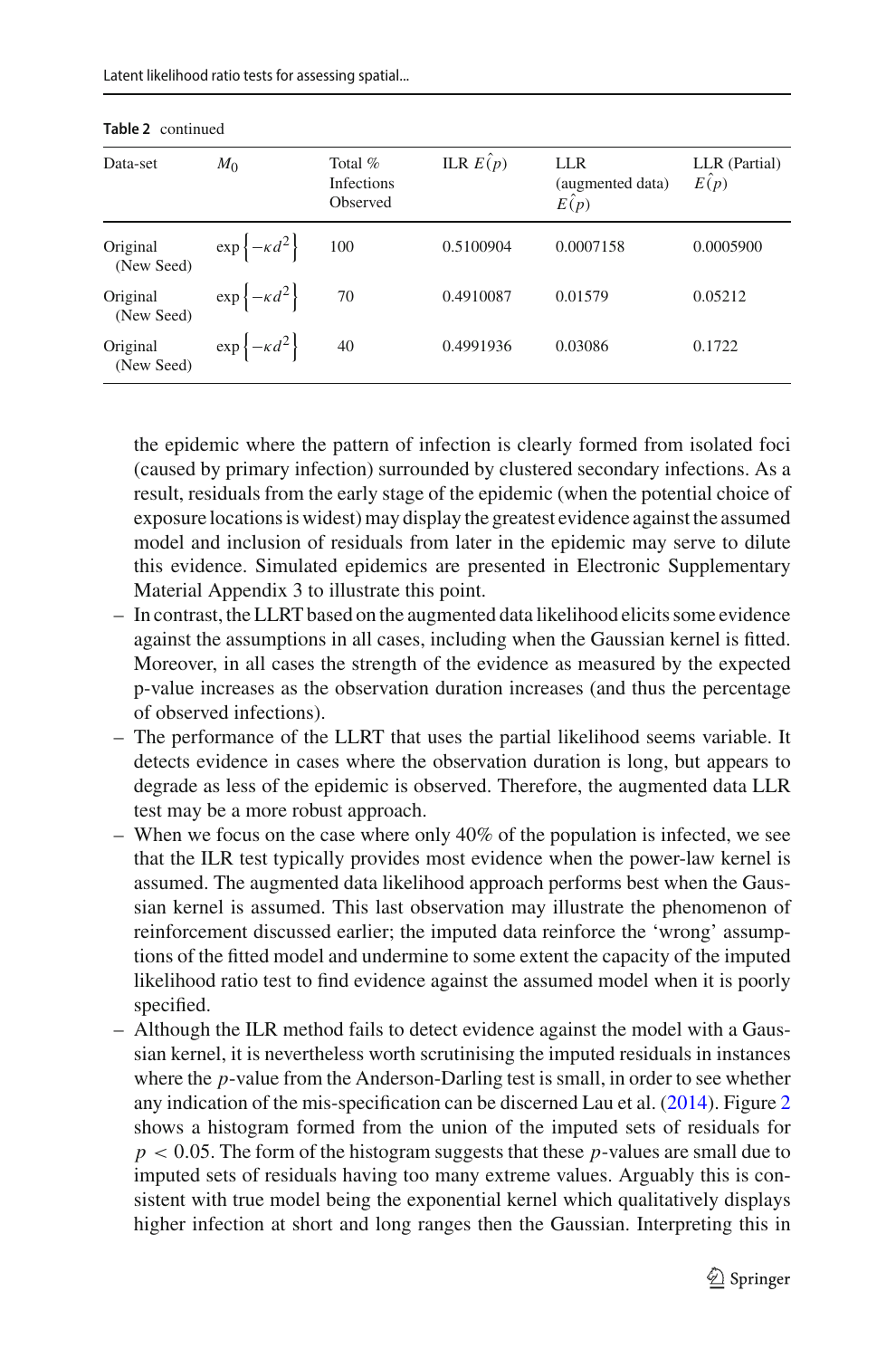

<span id="page-14-1"></span>**Fig. 1** Comparison of Latent Likelihood Ratio (LLR) test to Infection Link Residuals test: Plot of a grid of bar-charts of the expected posterior predictive *p*-values for all simulated datasets generated. Each row contains the results for each dataset. "Original" is the dataset generated with the original base set of parameters. "New Seed" is the dataset generated with the original base set of parameters but with a different random number generator seed. "Alpha x 2", 'Beta' x 2" and "Gamma x 2" are the datasets with α, β or  $\nu$ twice that of the original parameter set. Each column shows the results for each kernel that was deliberately misfit to the data, which is generated from a known exponential kernel. "Gaussian" denotes a Gaussian kernel was fitted, and "Power Law" denotes that a power-law kernel was fitted

the dual observer framework, we might say that, while *B*'s posterior probability that *C* rejects the uniform model for the residuals is low (0.06005004), were *C* to reject it would be likely that this was due to observing too many extreme residuals.

In order to determine whether the tests produce false positives when the fitted kernel is the same as the actual kernel, an extra set of computer runs was performed in which an exponential kernel model was fitted to the simulated data generated from a model with an exponential kernel. The results can be found in Table [3.](#page-15-1)

The values of  $E(p)$  in Table [3](#page-15-1) show the results of performing a test with  $M_0$  being the model with the true kernel and  $M_A$  being an alternative model with a similar spatial kernel. All the tests in the table do not detect discrepancy between the fitted model and the alternative model, thus showing the tests do not have a propensity to produce false positives.

### <span id="page-14-0"></span>**5 Conclusions and discussion**

In this paper we have investigated methods for assessing and comparing spatiotemporal stochastic epidemic models—particularly with regard to the specification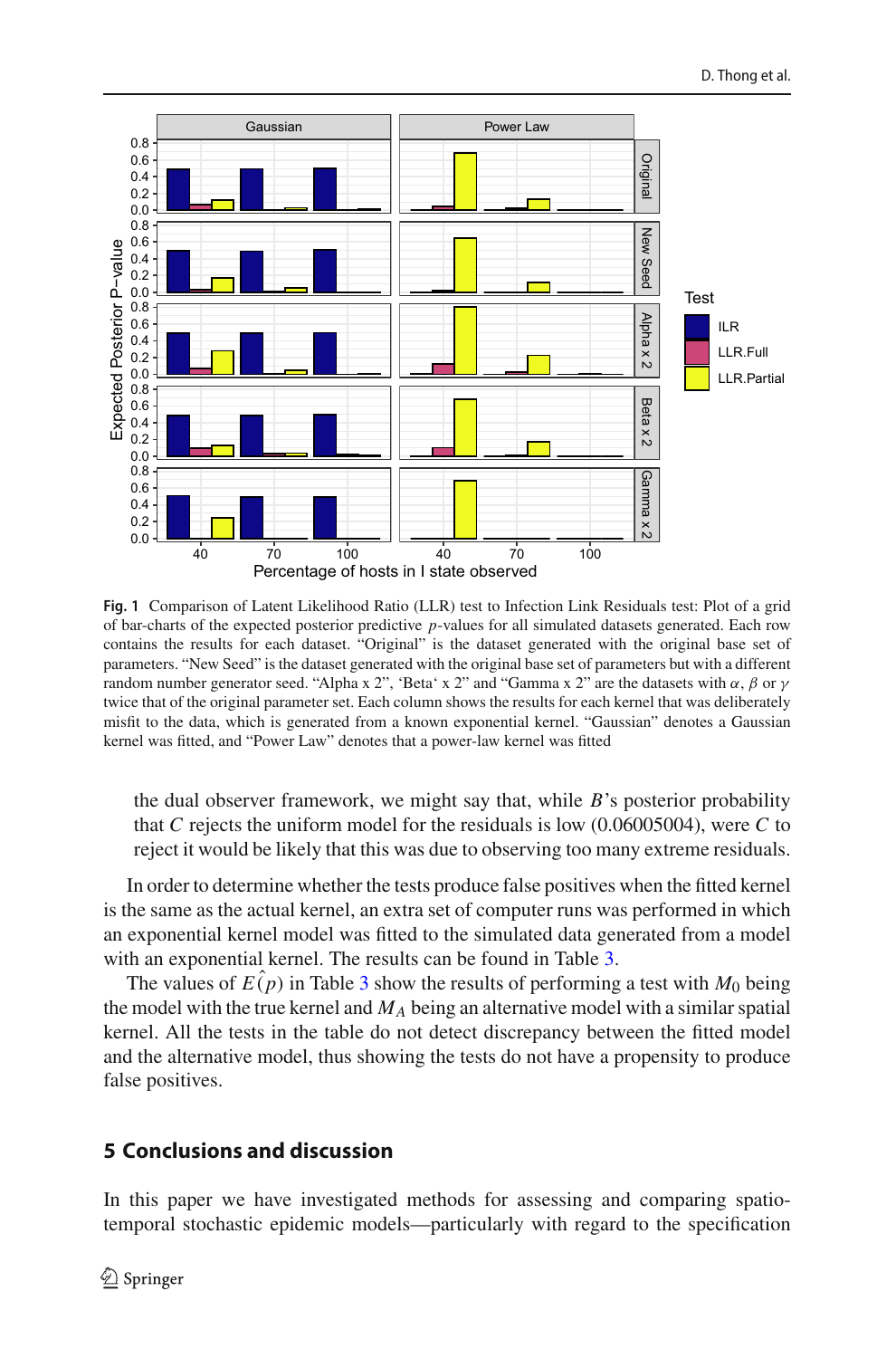

Infection link residual

<span id="page-15-0"></span>**Fig. 2** Histogram of imputed ILRs, corresponding to *p*−values < 0.05 for the run where a model with a Gaussian kernel was fitted to data generated with a Exponential kernel and the epidemic was observed until all hosts reached the *I* state

<span id="page-15-1"></span>**Table 3** Comparison of Latent Likelihood Ratio (LLR) test to Infection Link Residuals test: data-set, alternative model tested and estimated expected *p*-values from the infection link residuals test, LLR (augmented data likelihood) and LLR (partial likelihood)

| Data-set | $M_A$               | Total % Population<br>Infectious | ILR $E(p)$ | LLR (augmented)<br>data) $E(p)$ | LLR (Partial)<br>E(p) |
|----------|---------------------|----------------------------------|------------|---------------------------------|-----------------------|
| Original | $\exp\{-\kappa d\}$ | 100                              | 0.502260   | 0.5410                          | 0.649163              |
| Original | $\exp\{-\kappa d\}$ | 70                               | 0.5032322  | 0.5910                          | 0.6824                |
| Original | $\exp\{-\kappa d\}$ | 40                               | 0.4898694  | 0.8043                          | 0.7718                |

of the spatial kernel function. We have focussed on techniques that avoid the need to increase the complexity of the fitted model (e.g. by specifying more highly parametrised kernel functions). Rather, the methods that we consider can be implemented as relatively straightforward addenda to a Bayesian analysis where the model criticism is achieved by embedding classical testing methods within the Bayesian analysis—in the same spirit as posterior predictive checking. In particular, we have compared the ability of the infection-link residuals introduced by Lau et al[.](#page-20-8) [\(2014\)](#page-20-8) to detect kernel mis-specification with that of tests based on latent likelihood ratio tests. The simulation study uses data in which the transition into the *I* and *R* states are observed, but can be easily adapted to snapshot data, data with under-reporting and other forms of data censoring (Gamado et al[.](#page-20-21) [2013\)](#page-20-21), where epidemic model selection is often hindered by computational complexity. The results demonstrate that the former approach performs well when the degree of model mis-specification in high that is when a power-law kernel is assumed when the true kernel is exponential—but is unable to detect evidence when the true and assumed kernels are qualitatively more similar. On the other hand, a test based on an augmented data latent likelihood is able to elicit evidence of the more subtle mis-specification.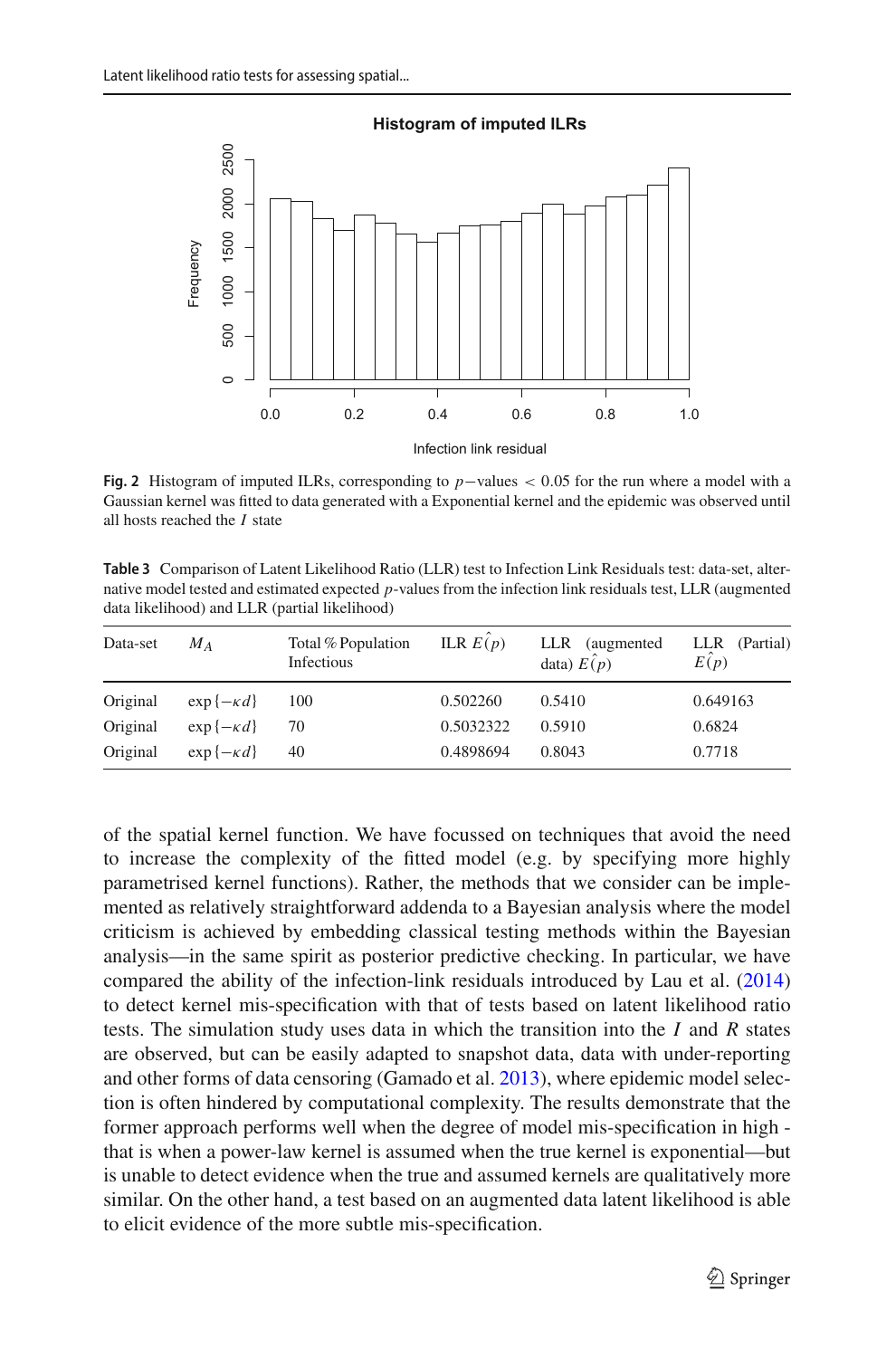The results provide further examples of the phenomenon of reinforcement, whereby applying tests to date are imputed using the model being tested may have little power to detect mis-specification. Since the additional data are imputed using the misspecified model, it need not follow that basing the testing on more data leads to more power. In certain cases, the ILR methodology applied to the emergent phase of the epidemic only provides more evidence of discrepancy than when the data from the full time period is used. This in turns leads to the notion of how best to design a latent experiment, or equivalently select a discrepancy variable based upon imputed data. How can one use prior belief on model parameters to predict (before data are considered) which form of latent test will be best able to detect a suspected mode of mis-specification? Answering this question is a challenge which we seek to address in ongoing work. Nevertheless, we suggest that the techniques presented in this paper can offer readily implementable ways of checking model assumptions while avoiding the complexities and instabilities associated with a purely Bayesian approach.

In this paper, we have opted to focus on methods that augment actual observations with imputed data, so that imputed likelihoods for the augmented data are tractable. An alternative approach would be to seek approximate likelihood functions for the actual data, for example, using the synthetic likelihood approach of Woo[d](#page-21-11) [\(2010](#page-21-11)), or simulation-based approaches such as ABC (for example, McKinley et al[.](#page-20-17) [2009](#page-20-17); Csilléry et al[.](#page-19-11) [2010;](#page-19-11) Sisson et al[.](#page-21-12) [2018\)](#page-21-12). The synthetic likelihood approach has been used for non-spatial epidemics (Cook et al[.](#page-19-12) [2008\)](#page-19-12), but there are difficulties involved in the use of these methods for the class of models which are the focus of this paper. Exploring these approaches in the context of epidemic models would be of interest. Moment closure methods have already proved useful in providing approximations to likelihoods for non-spatial epidemic models (Krishnarajah et al[.](#page-20-22) [2005](#page-20-22), [2007](#page-20-23)), though extending these approaches to the spatiotemporal setting considered here may be challenging.

**Acknowledgements** David Thong thanks the EPSRC for providing funding for the PhD project from which this research arises. The authors would like to thank the two anonymous referees and the Associate Editor for their very helpful comments on an earlier version of the paper.

**Open Access** This article is licensed under a Creative Commons Attribution 4.0 International License, which permits use, sharing, adaptation, distribution and reproduction in any medium or format, as long as you give appropriate credit to the original author(s) and the source, provide a link to the Creative Commons licence, and indicate if changes were made. The images or other third party material in this article are included in the article's Creative Commons licence, unless indicated otherwise in a credit line to the material. If material is not included in the article's Creative Commons licence and your intended use is not permitted by statutory regulation or exceeds the permitted use, you will need to obtain permission directly from the copyright holder. To view a copy of this licence, visit [http://creativecommons.org/licenses/by/4.0/.](http://creativecommons.org/licenses/by/4.0/)

# **Appendix: impact of imputation on the power of the latent likelihood ratio test**

The tests in Sect. [3](#page-7-0) may appear to have the potential to be targeted at specific forms of mis-specification but some caveats should be noted. When *B* imputes the latent process *x* in order to specify a tractable classical test, they appeal to the modelling assumptions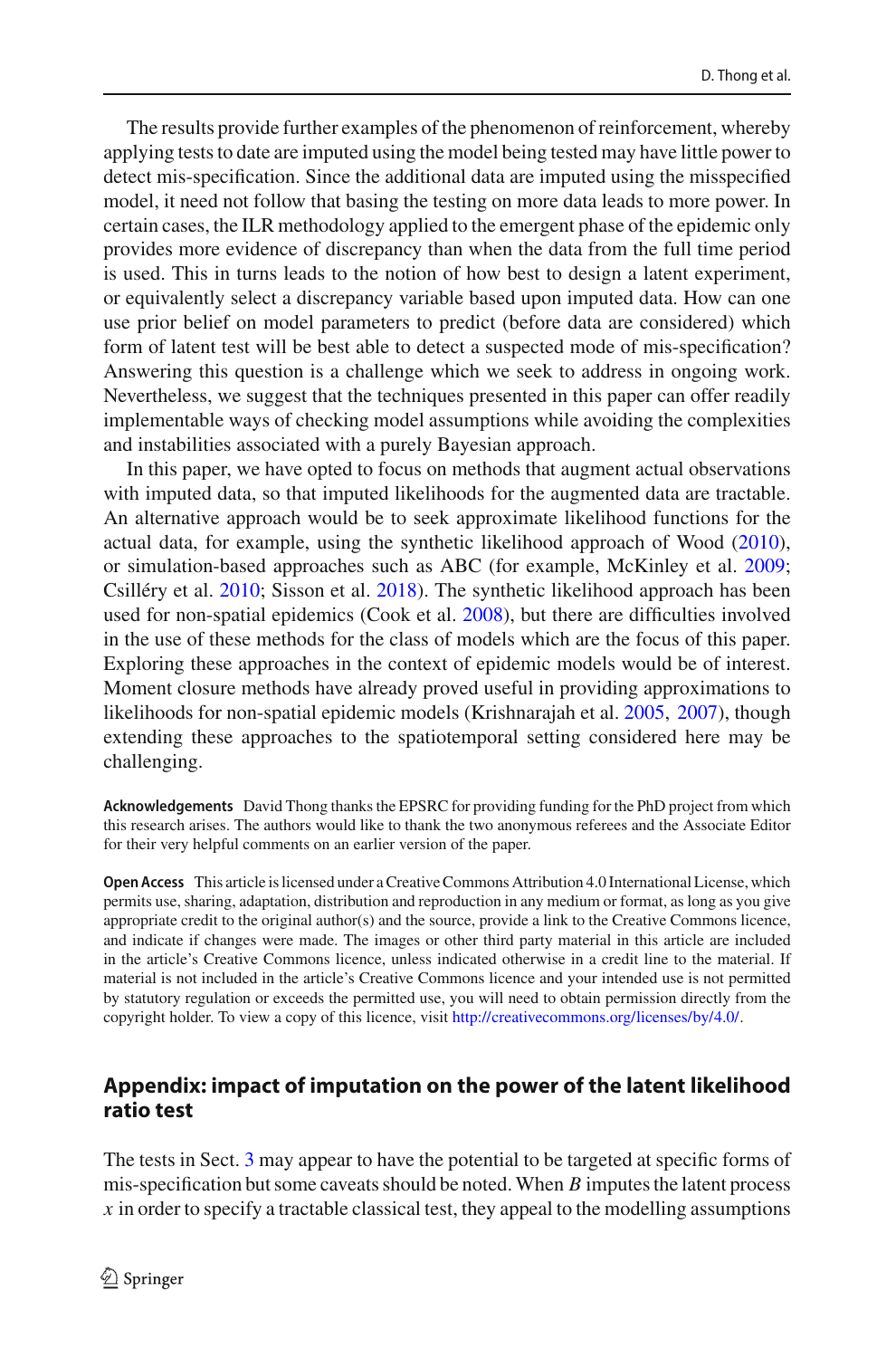underlying *M*0. It follows that imputation will*reinforce* these assumptions to an extent dependent on the amount of imputed information. For example, if the imputed *x* included not only unobserved quantities  $x_1$  from the present experiment but also a further  $m - 1$  independent replicates  $x_2, ..., x_m$  then, for large  $m, \pi(p(\theta, x)|y) \approx$  $U(0, 1)$  for a large range of tests, since the test result would be increasingly dominated by the imputed replicates (Streftaris and Gibso[n](#page-21-6) [2012](#page-21-6); Gelman et al[.](#page-20-24) [2013](#page-20-24)).

To understand the effect of imputation on power more formally, we consider the simple situation where  $B$ 's prior distribution  $\pi_0(\theta)$  places all belief on a single value  $\theta_0$ , giving a density  $\pi_0(x)$  for the latent process x. We assume that the alternative model,  $M_1$ , is simple (i.e. has no free parameters) with sampling distribution  $\pi_1(x)$ . Suppose now that *B* observes  $y = f(x)$ , so that *x* is an augmented version of *y* and imputes *x* via  $\pi_0(x|y)$ . They then impute the p-value,  $p_x$  computed by *C* from a likelihood ratio test (LRT) applied to *x*. Suppose that *B* summarises their posterior belief regarding  $C$ 's evidence against  $\pi_0$  by the quantity

$$
\gamma_{x,\delta}(y)=\pi_0(p_x<\delta|y)
$$

for some suitably small δ. A natural analogue of *power* for *B* would be the expectation of  $\gamma_{x,\delta}(y)$  under the alternative hypothesis, that is

$$
\beta_x = \mathrm{E}\left[\gamma_{x,\delta}(y)|M_1\right].
$$

Note that when  $x \equiv y$  the quantity  $\gamma_{y,\delta}(y)$  is an indicator function and  $\beta_y$  is the power of the uniformly most powerful test obtained using the Neyman-Pearson Lemma. Then we have following result.

**Proposition A.1** *For x, y, M*<sub>0</sub>*, M*<sub>1</sub> *as described above,*  $\beta_x \leq \beta_y$ *.* 

*Proof* The most powerful classical test of level  $\delta$  of  $M_0 \vee M_1$  that can be applied to the imputed *x* is based on the ratio  $\frac{\pi_0^i(x)}{\pi_0^i(x)}$  $\frac{\pi_0^i(x)}{\pi_1^i(x)}$  where  $\pi_0^i$  and  $\pi_1^i$  represent the sampling densities of the *imputed x* respectively under  $M_0$  and  $M_1$ . Now  $\pi_0^i(x) = \pi_0(y)\pi_0(x|y) = \pi_0(x)$ while  $\pi_1(x) = \pi_1(y)\pi_0(x|y)$ , so that

$$
\frac{\pi_0^i(x)}{\pi_1^i(x)} = \frac{\pi_0(y)}{\pi_1(y)}.
$$

Therefore, a LRT applied directly to *y* is equivalent to a LRT applied to *x* when  $x \sim \pi_0^i(x)$  and  $x \sim \pi_1^i(x)$  are used as the sampling densities of *x* under the competing hypotheses. We denote by  $p_y$  the resulting p-value.

Now, for the latent likelihood ratio test, *B* imputes the result of *C s* likelihood ratio test applied to the imputed  $x$ , where  $C's$  test is based on the test statistic

$$
\frac{\pi_0(x)}{\pi_1(x)} = \frac{\pi_0^i(x)}{\pi_1(x)}
$$
\n(3)

$$
\underline{\textcircled{\tiny 2}}
$$
 Springer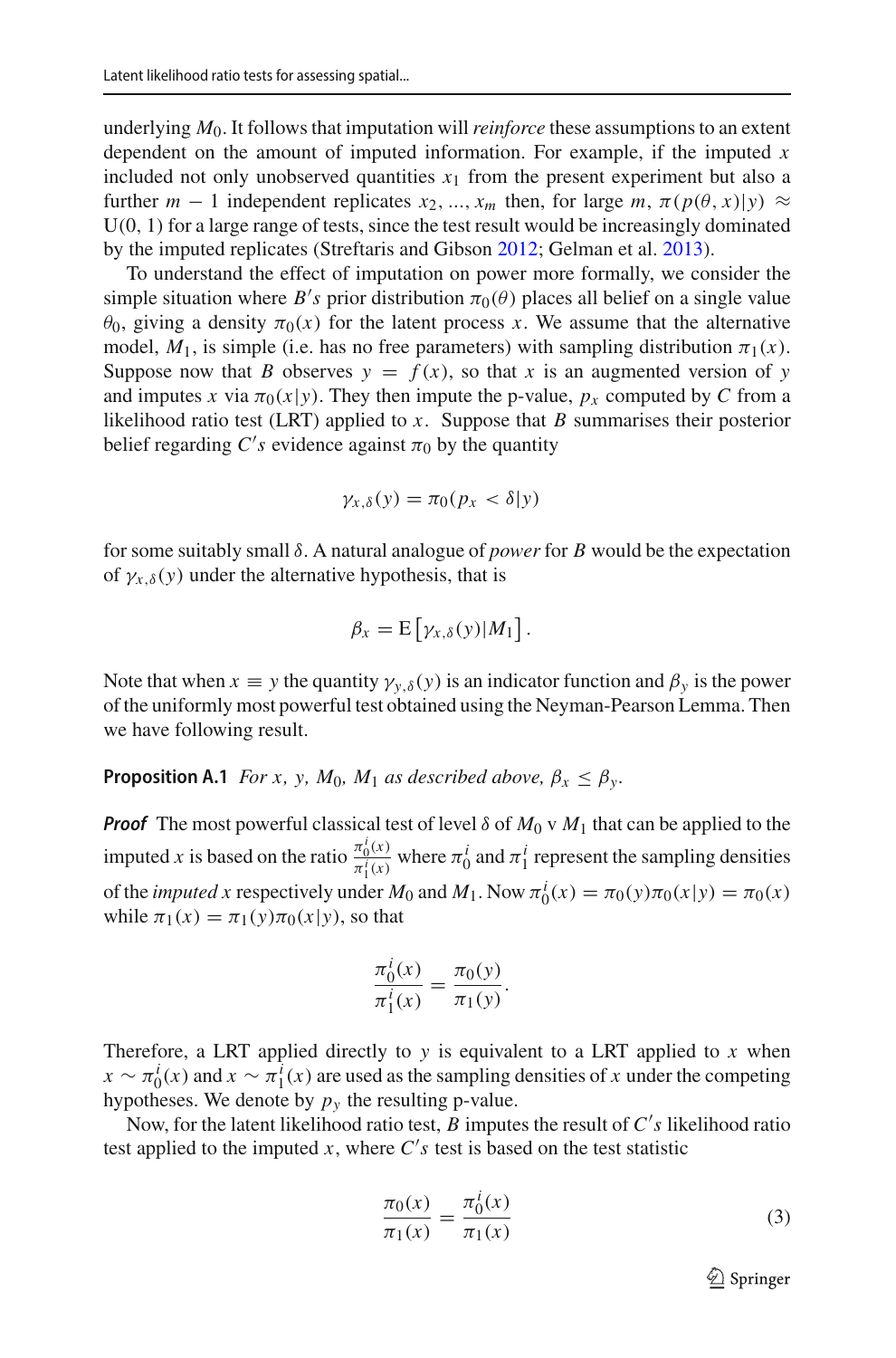with the associated p-value,  $p_x$ . By the Neyman-Pearson Lemma, the power of this test cannot exceed that of the optimal test. We therefore have that for any given value δ,

$$
\Pr(p_x < \delta | M_1) \le \Pr(p_y < \delta | M_1) = \beta_y
$$

where  $x \sim \pi_1^i(x)$  and  $y \sim \pi_1(y)$  on the left and right-hand sides respectively. Note that

$$
Pr(p_x < \delta | M_1) = \int \pi_0(p_x < \delta | y) \pi_1(y) dy = \beta_x.
$$

This completes the proof. 

Now suppose more generally that  $M_0$  uses an arbitrary prior  $\pi_0(\theta)$ , while  $M_1$ remains simple, and define  $β<sub>x</sub>(θ)$  and  $β<sub>y</sub>(θ)$  in the obvious way. Then under the prior distribution,  $\beta_{\nu}(\theta)$  is absolutely dominant over  $\beta_{\chi}(\theta)$  so that *B* views with certainty the LRT applied directly to *y* as giving the more powerful test of  $M_0$  against  $M_1$ .

In the above proof the inequality  $\beta_x \leq \beta_y$  arises from the disparity between  $\pi_1^i(x)$ and  $\pi_1(x)$ . We show that this disparity, as characterised using Kullback-Leibler (KL) divergence, increases as the amount of imputation grows. Suppose that  $y = f(x)$ and  $x = g(z)$ , so that *z* represents the outcome of an experiment that is even more informative than *x*. Consider again the case of simple hypotheses for  $M_0$  and  $M_1$ , with  $\pi_0$  and  $\pi_1$  denoting the respective sampling densities of quantities.

Repeating the argument used in the proof of the proposition, we note that the optimal LRT based on the imputed *z* would have to use the sampling density of the imputed *z* under the alternative hypothesis,  $\pi_1^i(z) = \pi_1(y)\pi_0(z|y)$  resulting in the analytically intractable test statistic  $\frac{\pi_0(y)}{\pi_1(y)}$ . Our (sub-optimal) LLRT uses the density  $\pi_1(z)$  in place of  $\pi_1^i(z)$ . Note that  $\pi_0^i = \pi_0$ . We now consider the Kullback-Leibler divergence between  $\pi_1^i(z)$  and  $\pi_1(z)$ . This can be calculated as

$$
KL(\pi_1^i, \pi_1) = \int \pi_1^i(z) \log(\frac{\pi_1^i(z)}{\pi_1(z)}) dz
$$
  
\n
$$
= \int \pi_1^i(z) \log(\frac{\pi_1(y)\pi_0(x|y)\pi_0(z|x)}{\pi_1(y)\pi_1(x|y)\pi_1(z|x)}) dz
$$
  
\n
$$
= \int \pi_1^i(z) (\log(\frac{\pi_0(x|y)}{\pi_1(x|y)}) + \log(\frac{\pi_0(z|x)}{\pi_1(z|x)})) dz
$$
  
\n
$$
= \int \pi_1^i(z) \log(\frac{\pi_0(x|y)}{\pi_1(x|y)}) dz + \int \pi_1^i(z) \log(\frac{\pi_0(z|x)}{\pi_1(z|x)}) dz
$$
  
\n
$$
= \int \pi_1(y)\pi_0(x|y)\pi_0(z|x) \log(\frac{\pi_1(y)\pi_0(x|y)\pi_0(z|x)}{\pi_1(y)\pi_1(x|y)\pi_0(z|x)}) dz
$$
  
\n
$$
+ \int \pi_1(y)\pi_0(x|y)\pi_0(z|x) \log(\frac{\pi_1(y)\pi_0(x|y)\pi_0(z|x)}{\pi_1(y)\pi_0(x|y)\pi_1(z|x)}) dz
$$

 $\textcircled{2}$  Springer

 $\Box$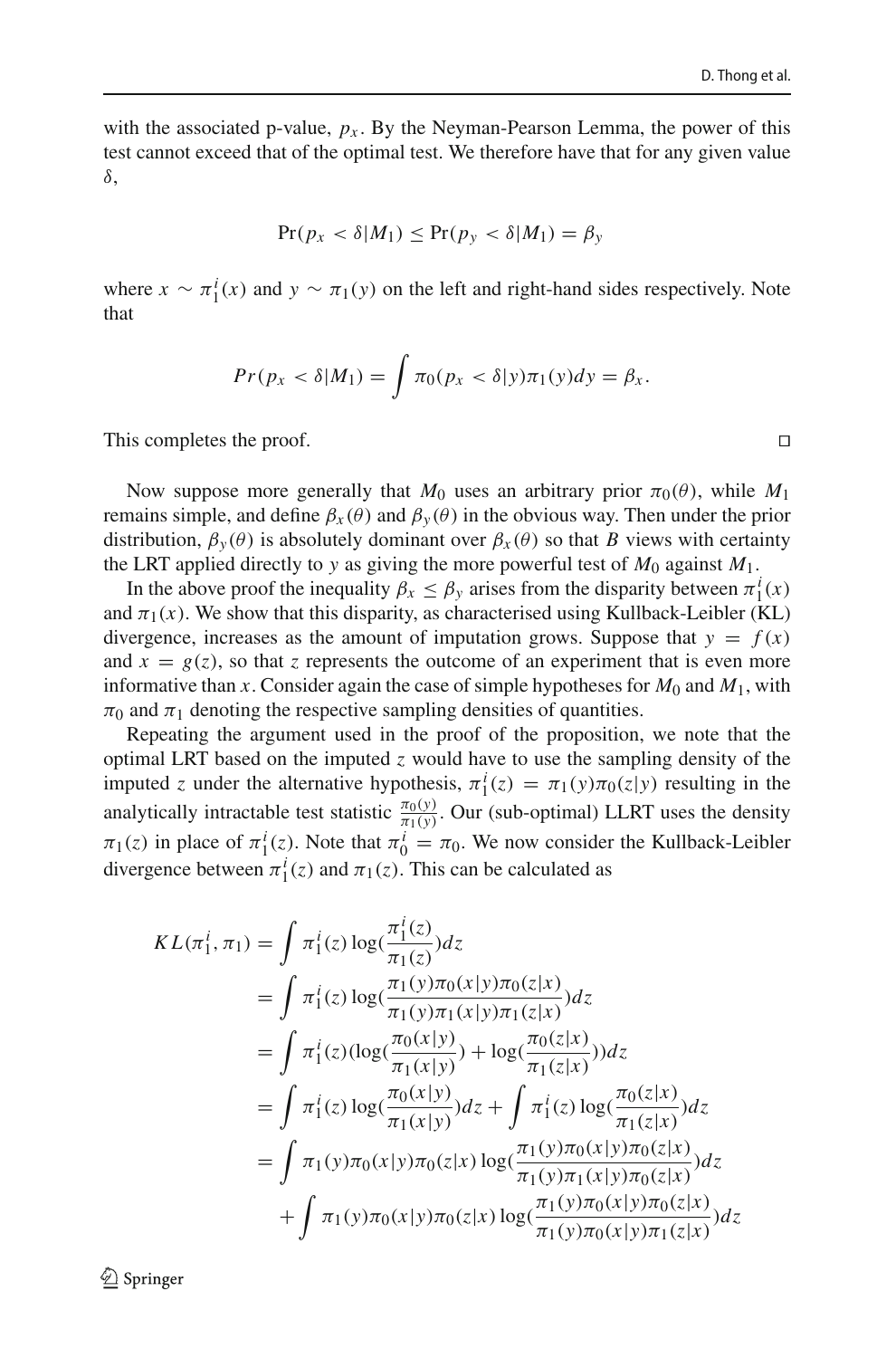The first integral above is the KL divergence between the density  $\pi_1^i(z)$  =  $\pi_1(y)\pi_0(x|y)\pi_0(z|x)$  and the density  $\pi_1(y)\pi_1(x|y)\pi_0(z|x)$ . Suppose that the latter is used on the denominator in a ratio test statistic applied to the imputed *z*. Then this ratio is clearly  $\frac{\pi_0(x)}{\pi_1(x)}$  where *x* is the imputed value and the power of the test corresponds to that of a latent likelihood ratio test applied to *x*. The second integral above is itself a KL divergence greater than zero. It follows that

$$
KL(\pi_1^i(z), \pi_1(z)) > KL(\pi_1^i(z), \pi_1(y)\pi_1(x|y)\pi_0(z|x)).
$$

In the light of this increasing divergence, we may suspect that the power of a LRT that uses  $\pi_1(z)$  on the denominator may be less than that of a test using  $\pi_1(y)\pi_1(x|y)\pi_0(z|x)$  or, equivalently, a latent likelihood ratio test applied directly to the imputed x. When seeking a suitable latent process  $x$ , it may be prudent to minimise the extent of imputation and, consequently, the degree of reinforcement of the model under test. That is, if *y* is specified by *x* which, in turn, is specified by *z*, then, assuming the likelihoods  $\pi_0(x|\theta)$  and  $\pi_1(x|\theta)$  are tractable, *x* should be preferred to *z* as the choice for the latent process.

#### **References**

- <span id="page-19-10"></span>Anderson TW, Darling DA (1954) A test of goodness of fit. J Am Stat Assoc 49(268):765–769. [https://doi.](https://doi.org/10.2307/2281537) [org/10.2307/2281537](https://doi.org/10.2307/2281537)
- <span id="page-19-0"></span>Bates C (2016) When foot-and-mouth disease stopped the uk in its tracks. BBC News Magazine—BBC News Website (16). <http://www.bbc.co.uk/news/magazine-35581830>
- <span id="page-19-4"></span>BBC News: Foot-and-mouth outbreak of 2001. BBC News Website (2011). [http://www.bbc.co.uk/news/](http://www.bbc.co.uk/news/uk-england-12483017) [uk-england-12483017](http://www.bbc.co.uk/news/uk-england-12483017)
- <span id="page-19-6"></span>Box GEP (1976) Science and statistics. J Am Stat Assoc 71(356):791–799. [https://doi.org/10.1080/](https://doi.org/10.1080/01621459.1976.10480949) [01621459.1976.10480949](https://doi.org/10.1080/01621459.1976.10480949)
- <span id="page-19-8"></span>Boys RJ, Giles PR (2007) Bayesian inference for stochastic epidemic models with time-inhomogeneous removal rates. J Math Biol 55(2):223–247. <https://doi.org/10.1007/s00285-007-0081-y>
- <span id="page-19-9"></span>Brown PE, Chimard F, Remorov A, Rosenthal JS, Wang X (2013) Statistical inference and computational efficiency for spatial infectious disease models with plantation data. J Roy Stat Soc: Ser C (Appl Stat) 63(3):467–482. <https://doi.org/10.1111/rssc.12036>
- <span id="page-19-5"></span>Celeux G, Forbes F, Robert CP, Titterington DM (2006) Deviance information criteria for missing data models. Bayesian Anal 1(4):651–673. <https://doi.org/10.1214/06-ba122>
- <span id="page-19-1"></span>Chis Ster I, Singh BK, Ferguson NM (2009) Epidemiological inference for partially observed epidemics: The example of the 2001 foot and mouth epidemic in great britain. Epidemics 1(1):21–34. [https://doi.](https://doi.org/10.1016/j.epidem.2008.09.001) [org/10.1016/j.epidem.2008.09.001](https://doi.org/10.1016/j.epidem.2008.09.001)
- <span id="page-19-12"></span>Cook A, Gibson G, Gottwald T, Gilligan C (2008) Constructing the effect of alternative intervention strategies on historic epidemics. J R Soc Interface 5(27):1203–1213. <https://doi.org/10.1098/rsif.2008.0030>
- <span id="page-19-11"></span>Csilléry K, Blum MGB, Gaggiotti OE, François O (2010) Approximate Bayesian Computation (ABC) in practice. Trends Ecol Evolut 25(7):410–418. <https://doi.org/10.1016/j.tree.2010.04.001>
- <span id="page-19-7"></span>Draper D (1995) Assessment and propagation of model uncertainty. J R Stat Soc B **57**(1), 45–97. [http://](http://www.jstor.org/stable/2346087) [www.jstor.org/stable/2346087](http://www.jstor.org/stable/2346087)
- <span id="page-19-2"></span>Ferguson NM (2001) The foot-and-mouth epidemic in Great Britain: Pattern of spread and impact of interventions. Science 292(5519):1155–1160. <https://doi.org/10.1126/science.1061020>
- <span id="page-19-3"></span>Ferguson NM, Donnelly CA, Anderson RM (2001) Transmission intensity and impact of control policies on the foot and mouth epidemic in Great Britain. Nature 413(6855):542–548. [https://doi.org/10.1038/](https://doi.org/10.1038/35097116) [35097116](https://doi.org/10.1038/35097116)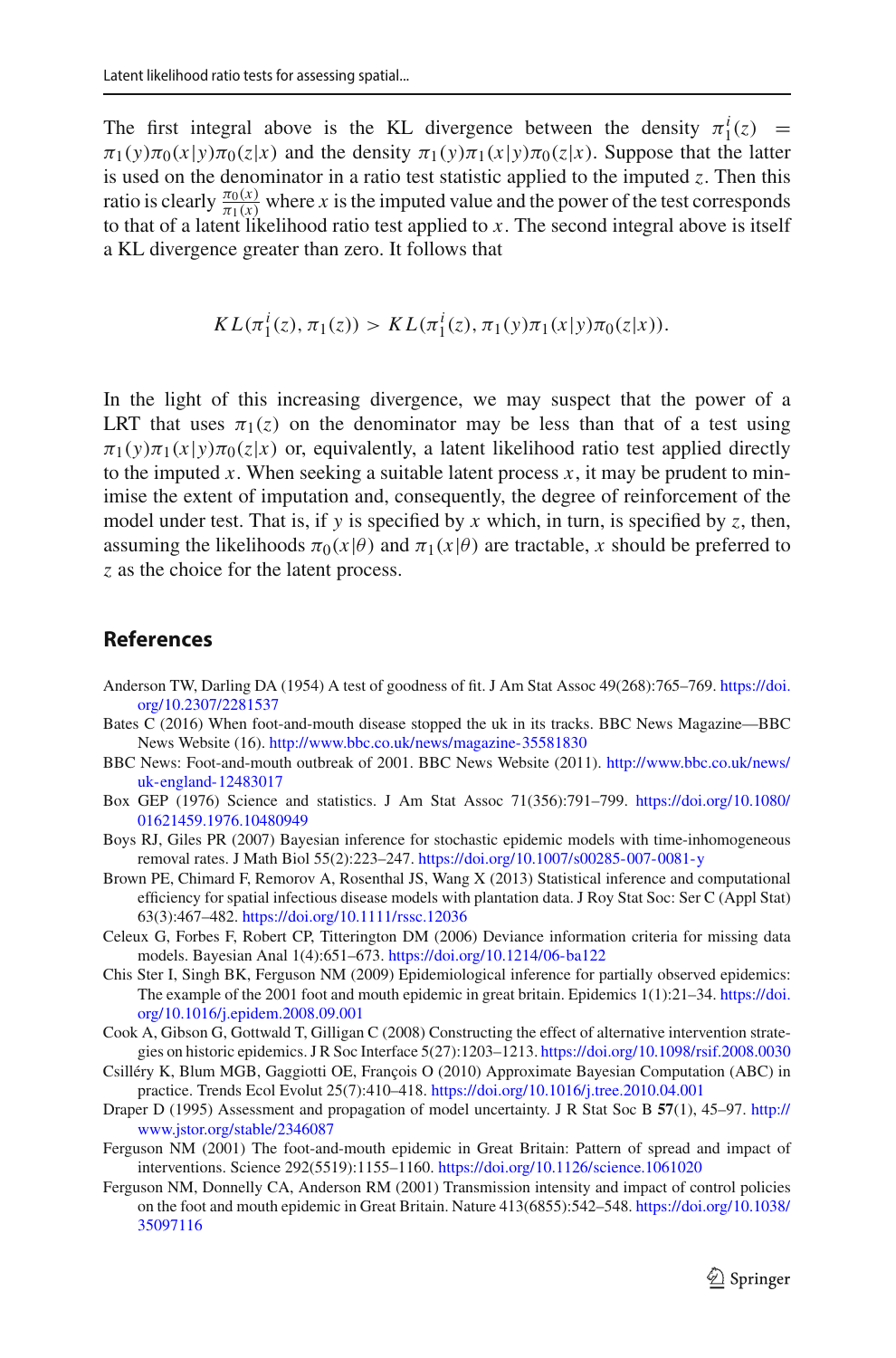- <span id="page-20-20"></span>Forrester M, Pettitt A, Gibson G (2006) Bayesian inference of hospital-acquired infectious diseases and control measures given imperfect surveillance data. Biostatistics 8(2):383–401. [https://doi.org/10.](https://doi.org/10.1093/biostatistics/kxl017) [1093/biostatistics/kxl017](https://doi.org/10.1093/biostatistics/kxl017)
- <span id="page-20-21"></span>Gamado KM, Streftaris G, Zachary S (2013) Modelling under-reporting in epidemics. J Math Biol 69(3):737–765. <https://doi.org/10.1007/s00285-013-0717-z>
- <span id="page-20-24"></span>Gelman A, Carlin JB, Stern HS, Dunson DB, Vehtari A, Rubin DB (2013) Bayesian data analysis. CRC Press, Routledge
- <span id="page-20-10"></span>Gelman A (2013) Two simple examples for understanding posterior p-values whose distributions are far from uniform. Electron J Stat 7:2595–2602. <https://doi.org/10.1214/13-EJS854>
- <span id="page-20-11"></span>Gelman A, Meng XL, Stern H (1996) Posterior predictive assessment of model fitness via realized discrepancies. Statistica Sinica 6(4):733–760. <http://www.jstor.org/stable/24306036>
- <span id="page-20-18"></span>Gibson G, Renshaw E (1998) Estimating parameters in stochastic compartmental models using Markov chain methods. IMA J Math Appl Med Biol 15(1):19–40. <https://doi.org/10.1093/imammb/15.1.19>
- <span id="page-20-0"></span>Gibson GJ, Austin EJ (1996) Fitting and testing spatio-temporal stochastic models with application in plant epidemiology. Plant Pathol 45(2):172–184. <https://doi.org/10.1046/j.1365-3059.1996.d01-116.x>
- <span id="page-20-16"></span>Gibson GJ, Otten W, Filipe JAN, Cook A, Marion G, Gilligan CA (2006) Bayesian estimation for percolation models of disease spread in plant populations. Stat Comput 16(4):391–402. [https://doi.org/10.1007/](https://doi.org/10.1007/s11222-006-0019-z) [s11222-006-0019-z](https://doi.org/10.1007/s11222-006-0019-z)
- <span id="page-20-7"></span>Gibson GJ, Streftaris G, Thong D (2018) Comparison and assessment of epidemic models. Stat Sci 33(1):19– 33. <https://doi.org/10.1214/17-sts615>
- <span id="page-20-5"></span>Gottwald TR, Graham JH, Schubert TS (2002) Citrus canker: the pathogen and its impact. Plant Health Progress 3(1):15. <https://doi.org/10.1094/php-2002-0812-01-rv>
- <span id="page-20-6"></span>Gottwald TR, Sun X, Riley T, Graham JH, Ferrandino F, Taylor EL (2002) Geo-referenced spatiotemporal analysis of the urban citrus canker epidemic in florida. Phytopathology 92(4):361–377. [https://doi.](https://doi.org/10.1094/phyto.2002.92.4.361) [org/10.1094/phyto.2002.92.4.361](https://doi.org/10.1094/phyto.2002.92.4.361)
- <span id="page-20-15"></span>Guttman I (1967) The use of the concept of a future observation in goodness-of-fit problems. J R Stat Soc B 29(1):83–100. <http://www.jstor.org/stable/2984569>
- <span id="page-20-2"></span>Jewell CP, Keeling MJ, Roberts GO (2009) Predicting undetected infections during the 2007 foot-and-mouth disease outbreak. J R Soc Interface 6(41):1145–1151. <https://doi.org/10.1098/rsif.2008.0433>
- <span id="page-20-13"></span>Jewell CP, Kypraios T, Neal P, Roberts GO (2009) Bayesian analysis for emerging infectious diseases. Bayesian Anal 4(3):465–496. <https://doi.org/10.1214/09-ba417>
- <span id="page-20-1"></span>Keeling MJ (2001) Dynamics of the 2001 UK foot and mouth epidemic: Stochastic dispersal in a heterogeneous landscape. Science 294(5543):813–817. <https://doi.org/10.1126/science.1065973>
- <span id="page-20-14"></span>King AA, Ionides EL, Pascual M, Bouma MJ (2008) Inapparent infections and cholera dynamics. Nature 454(7206):877–880. <https://doi.org/10.1038/nature07084>
- <span id="page-20-22"></span>Krishnarajah I, Cook A, Marion G, Gibson G (2005) Novel moment closure approximations in stochastic epidemics. Bull Math Biol 67(4):855–873. <https://doi.org/10.1016/j.bulm.2004.11.002>
- <span id="page-20-23"></span>Krishnarajah I, Marion G, Gibson G (2007) Novel bivariate moment-closure approximations. Math Biosci 208(2):621–643. <https://doi.org/10.1016/j.mbs.2006.12.002>
- <span id="page-20-8"></span>Lau MSY, Marion G, Streftaris G, Gibson GJ (2014) New model diagnostics for spatio-temporal systems in epidemiology and ecology. J R Soc Interface 11(93):20131093–20131093. [https://doi.org/10.1098/](https://doi.org/10.1098/rsif.2013.1093) [rsif.2013.1093.](https://doi.org/10.1098/rsif.2013.1093) URL <http://rsif.royalsocietypublishing.org/content/11/93/20131093.abstract>
- <span id="page-20-17"></span>McKinley T, Cook AR, Deardon R (2009) Inference in epidemic models without likelihoods. Int J Biostat **5**(1). <https://doi.org/10.2202/1557-4679.1171>
- <span id="page-20-9"></span>Meng XL (1994) Posterior predictive p-values. Ann Stat 22(3):1142–1160. [https://doi.org/10.1214/aos/](https://doi.org/10.1214/aos/1176325622) [1176325622](https://doi.org/10.1214/aos/1176325622)
- <span id="page-20-3"></span>Morris RS, Stern MW, Stevenson MA, Wilesmith JW, Sanson RL (2001) Predictive spatial modelling of alternative control strategies for the foot-and-mouth disease epidemic in Great Britain, 2001. Vet Rec 149(5):137–144. <https://doi.org/10.1136/vr.149.5.137>
- <span id="page-20-4"></span>Neri FM, Cook AR, Gibson GJ, Gottwald TR, Gilligan CA (2014) Bayesian analysis for inference of an emerging epidemic: Citrus canker in urban landscapes. PLoS Comput Biol 10(4):e1003587. [https://](https://doi.org/10.1371/journal.pcbi.1003587) [doi.org/10.1371/journal.pcbi.1003587](https://doi.org/10.1371/journal.pcbi.1003587)
- <span id="page-20-19"></span>O'Neill PD, Roberts GO (1999) Bayesian inference for partially observed stochastic epidemics. J R Stat Soc A 162(1):121–129. <https://doi.org/10.1111/1467-985x.00125>
- <span id="page-20-12"></span>Parry M, Gibson GJ, Parnell S, Gottwald TR, Irey MS, Gast TC, Gilligan CA (2014) Bayesian inference for an emerging arboreal epidemic in the presence of control. Proc Natl Acad Sci 111(17):6258–6262. [https://doi.org/10.1073/pnas.1310997111.](https://doi.org/10.1073/pnas.1310997111) <http://www.pnas.org/content/111/17/6258.abstract>